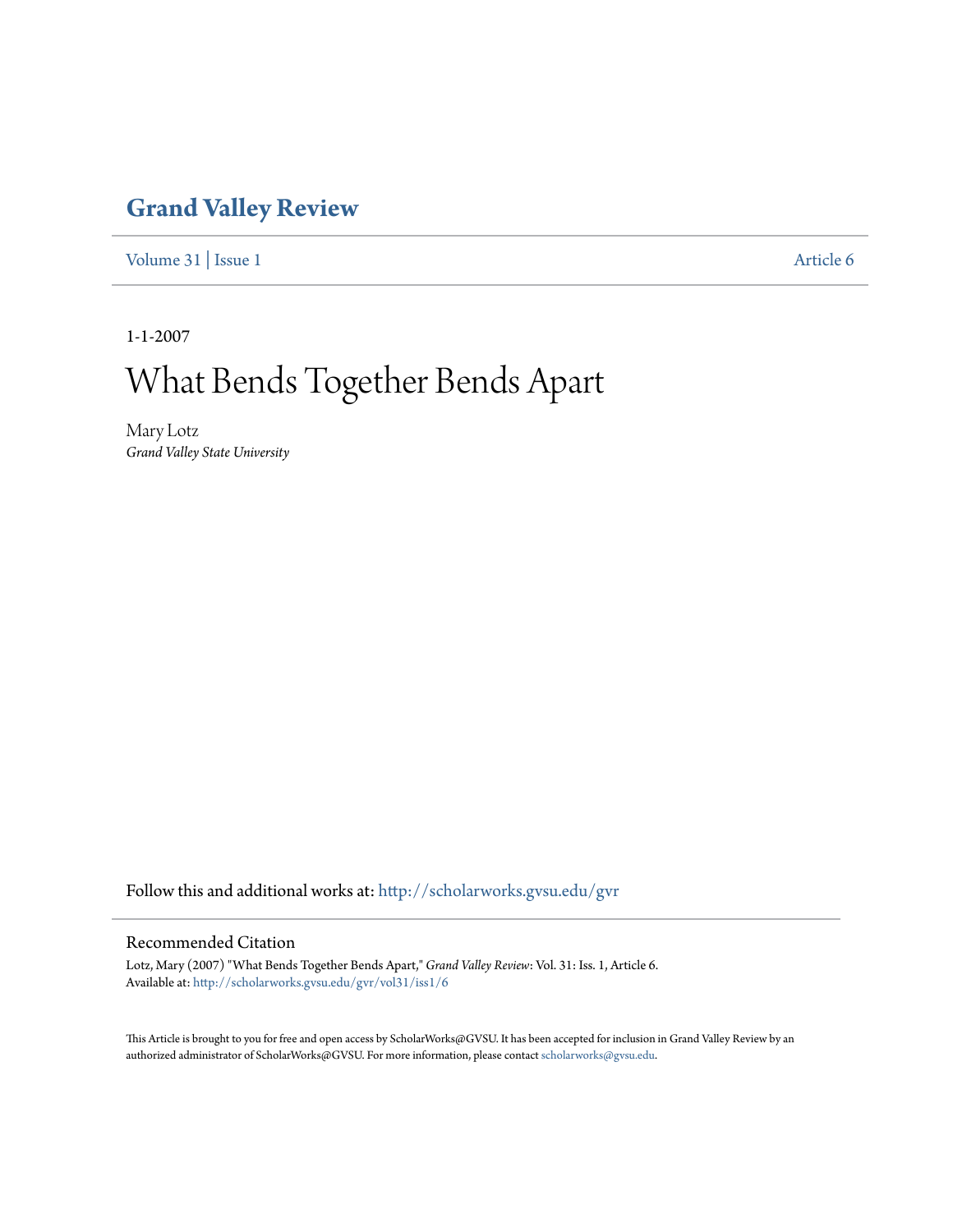## **What Bends Together Bends Apart**

 $\Gamma$  rank paused on the back stoop and listened for the sound of his field hands waking up in their trailers. He sensed the whole world waited with him: the October moon poised on its back above the dark ash trees, the dawn a patient edge of apricot, his cabbage field pearly green. With the frost so thin and crystalline, the cabbage leaves seemed brushed with feathers as if Frank had worked all summer and fall to grow a flock of ghostly green which might at any moment startle and take flight. The cabbages stretched out, long, clean, straight, row after row, each thick-leaved head hiding a tight white heart, one hundred and fifty rows in all, each row over a quarter mile long stretching from the river to the highway. On mornings like this, in a mood like his, in the middle of a good cabbage harvest, Frank had to hold in his heart. He wanted to be humble but the beauty of his world could be overwhelming.

A light came on in the first double-wide. Jesse, his foreman, was awake. The four other trailers, lined up along the lane between the barn and his blueberry fields, were dark boxes in the gray dawn. By the end of the next week, when all the cabbages were tucked safely in the co-op's cooler, his seasonal workers would be off to the lettuce fields. Jesse would stay through the winter, working with Frank on the machinery, while Jesse's wife, Louisa, helped out in the house. Frank knew he couldn't make his living without Jesse and his crew. The cabbage he liked to grow-top quality two-anda-half to three pounders, fresh market ones so crisp they squeaked when he rubbed them together-needed to be picked carefully, handled gently, stored properly. There were machines that could harvest cabbage faster but they gobbled up every head whether it was ready for harvest or not. The immature heads would grow soft in storage; the damaged ones would rot. The debris and dirt the machinery picked up caused even more problems. Experienced pickers like Jesse's crew could tell by the feel of a cabbage cupped in one hand whether it was ready for the knife or not.

Frank knew the assumptions people made about farmers like himself. The evening news exposed tomato growers in Florida and lettuce farmers in California. People boycotted food stores and picketed restaurants in protest of farmers who used migrant labor. The reproach of strangers didn't so much matter to Frank, but when he looked to the trailers alongside his lane, he often found himself wondering what wounds festered there, what words found their way across kitchen tables. Jesse and his crew knew the narrow profit margin he worked under. When all the loans were met, the

*UV!ary \_(gtz is an cA'jjiliate in Writing at (jrand Valley Jtate University.*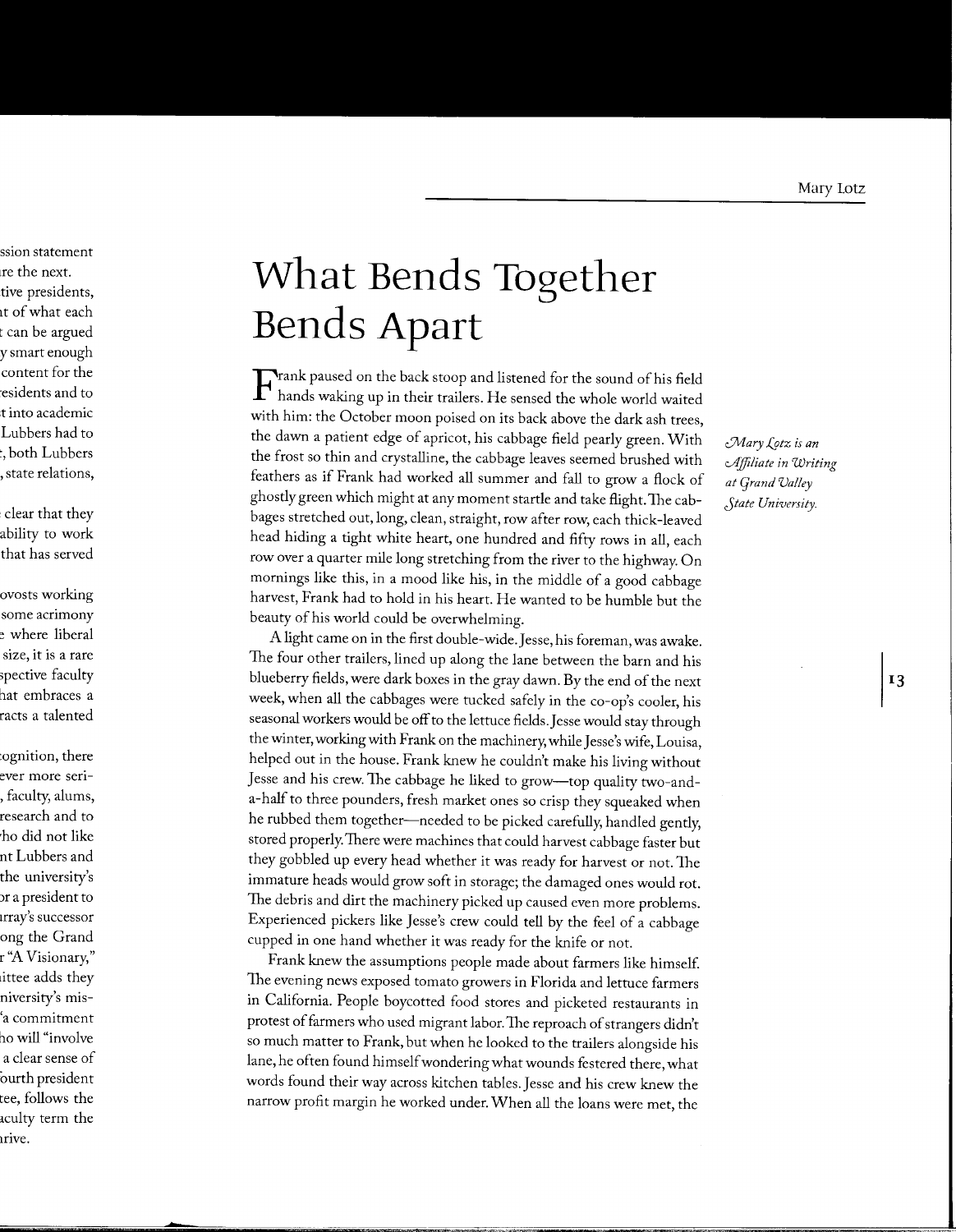bills paid, the repairs made, taxes settled, and wages dispersed, Frank's income in a good year was only a couple thousand more than Jesse's and Louisa's. Yet, even in a bad year when Frank had to bear the loss himself, the weight of his land, his house, his barn, machinery, and business kept him at a place of which Jesse and the others could only dream. No matter how much Frank thanked his workers, no matter how short or long he made the speech, how big the bonus check, how well he thought they were treated, he still felt uneasy, a little unclean, a co-conspirator. Sometimes in the middle of cabbage harvest, a remnant of a long ago dream would leak back into his brain: a band of stooped workers, backs permanently bent, knives flashing, were reciting a dire manifesto as ghostly white heads rose up out of the dirt. He could never quite hear what the heads squeaked back before the knives' work was done.

Frank buttoned his jacket and pushed his thick hands into his work gloves then walked across the frost-licked farmyard to the barn where his two draft horses stomped, steamy and impatient, in their stalls. By the time he'd finished his chores and let the horses out into the pasture, the lights in the second, third and fourth trailers were on. Jesse's two boys and their cousins huddled at the end of the driveway, stomping much like Frank's horses in anticipation of the day. The steam from their warm breath against the cold world and the sound of their laughter stirred up memories of Frank's own four children, the youngest one off to college only the month before.

It was on his way back to the house for breakfast that he noticed the strange car sitting cock-eyed in front of the fifth trailer. He wouldn't have picked it, a late model BMW, as a migrant's car. He glanced in the front seat-a wadded up T-shirt, fast food wrappers, pop cans-then in the back: a case of Corona and a soiled diaper. The windows of the fifth trailer were still dark. He would speak to Jesse after breakfast.

"Whose car is that?" His wife was standing at the kitchen window, draining a pan of macaroni into the sink and studying the fancy black car through the steam.

Frank eased off his boots in the back room. "Someone must have come in during the night."

"It's got funny license plates."

"New York," he said, turning on the kettle to make himself a cup of coffee.

She shook the pan and drained it again, keeping her eyes on what she called migrant row. Frank and Doris had met by chance thirty-two years before at his high school graduation party and married a year later, a week after hers. She was a busy, straightforward woman with plain clothes and plain tastes, curious about life in their family, on their farm and in their trailers, suspicious of anything outside her domain. While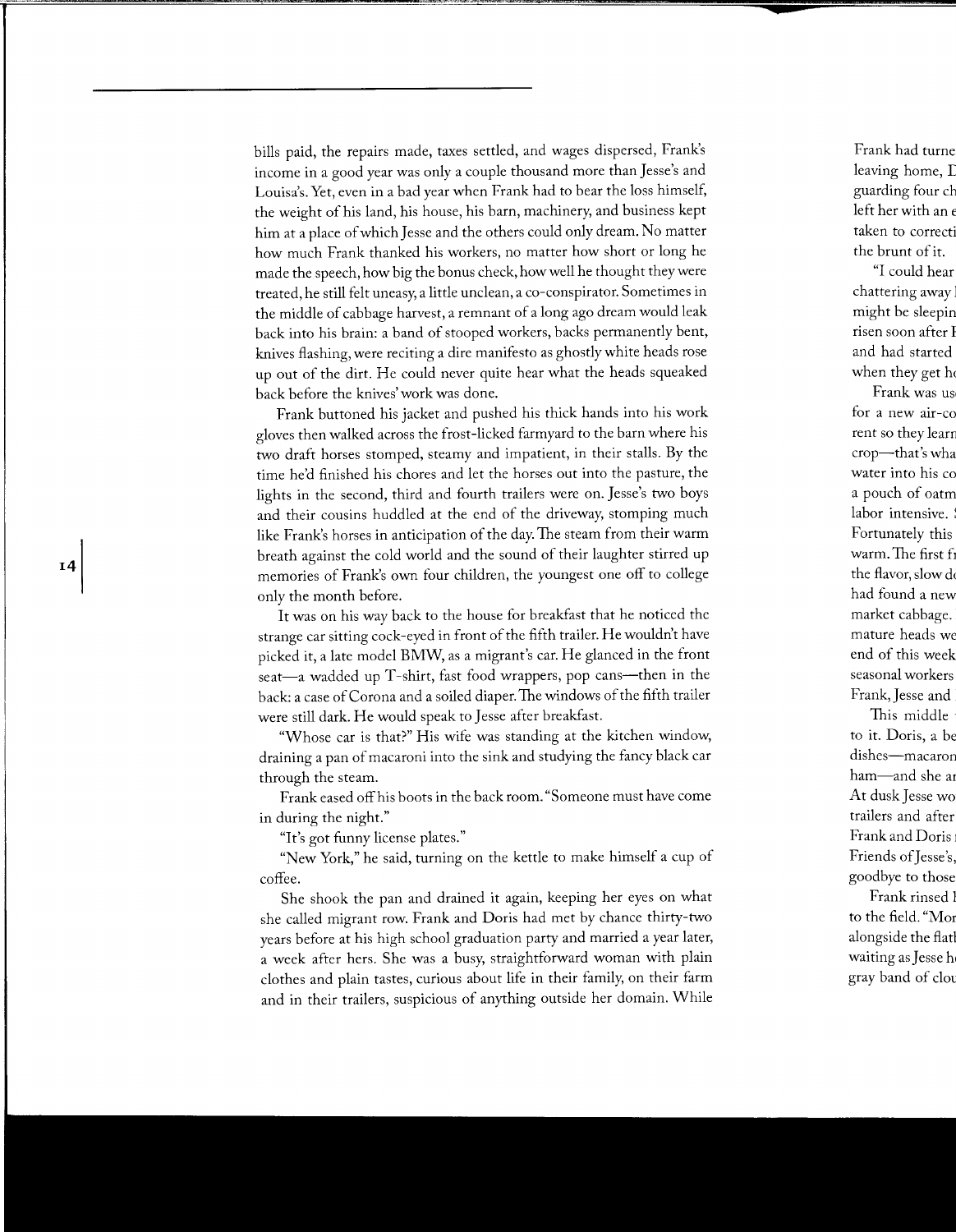Frank had turned reflective and occasionally melancholy at his last child leaving home, Doris had turned testy as if thirty years of guiding and guarding four children and organizing their lives, meals and laundry had left her with an excess of energy and a paucity of places to interfere. She'd taken to correcting those around her and Frank feared Jesse's boys bore the brunt of it.

"I could hear those boys all the way down the driveway this morning, chattering away like magpies. Don't they have any respect for people who might be sleeping in." Doris had never slept in a day in her life. She had risen soon after Frank and already had two pans of apple crisp in the oven and had started on the macaroni salad. "You should talk to those boys when they get home from school."

Frank was used to her list of shoulds: he should trade in his Farmall for a new air-conditioned John Deere; he should charge the migrants rent so they learned money management; he should plant squash as a late crop-that's what her father always did-not cabbages. He poured boiling water into his coffee cup then poured the rest into a bowl and stirred in a pouch of oatmeal. Cabbages were risky, especially late crop ones, and labor intensive. So much depended on timing and a good work crew. Fortunately this year August had stayed cool; September and October, warm.The first frost had not been a killing one, only enough to bring out the flavor, slow down the growth and keep the heads from splitting. Frank had found a new buyer with a better price for quality hand-picked fresh market cabbage. In their first pass through the field the week before, the mature heads were tight and dense, nice two to three pounders. By the end of this week the majority of the heads would be harvested and the seasonal workers would be on their way west. By the end of the next week Frank, Jesse and Louisa would have the field stripped.

This middle week of cabbage harvest always had a certain gaiety to it. Doris, a better public cook than private one, fixed old-fashioned dishes-macaroni and cheese, goulash, sloppy joes, scalloped potatoes and ham-and she and Frank and the workers ate their noon meal together. At dusk Jesse would build a huge bonfire between Frank's house and the trailers and after supper all of them, moms, dads, kids, sometimes even Frank and Doris for a little while, pulled folding chairs into the fire's light. Friends of Jesse's, who were also staying year round, would stop in and say goodbye to those who were heading south and west.

Frank rinsed his dishes and took a second cup of coffee with him out to the field. "Morning," he called to his pickers who stood in a semicircle alongside the flatbed, taking turns sharpening their knives on a whetstone, waiting as Jesse hooked the trailer to the tractor. Frank studied the sky, the gray band of clouds, and the long rows of cabbage bending towards the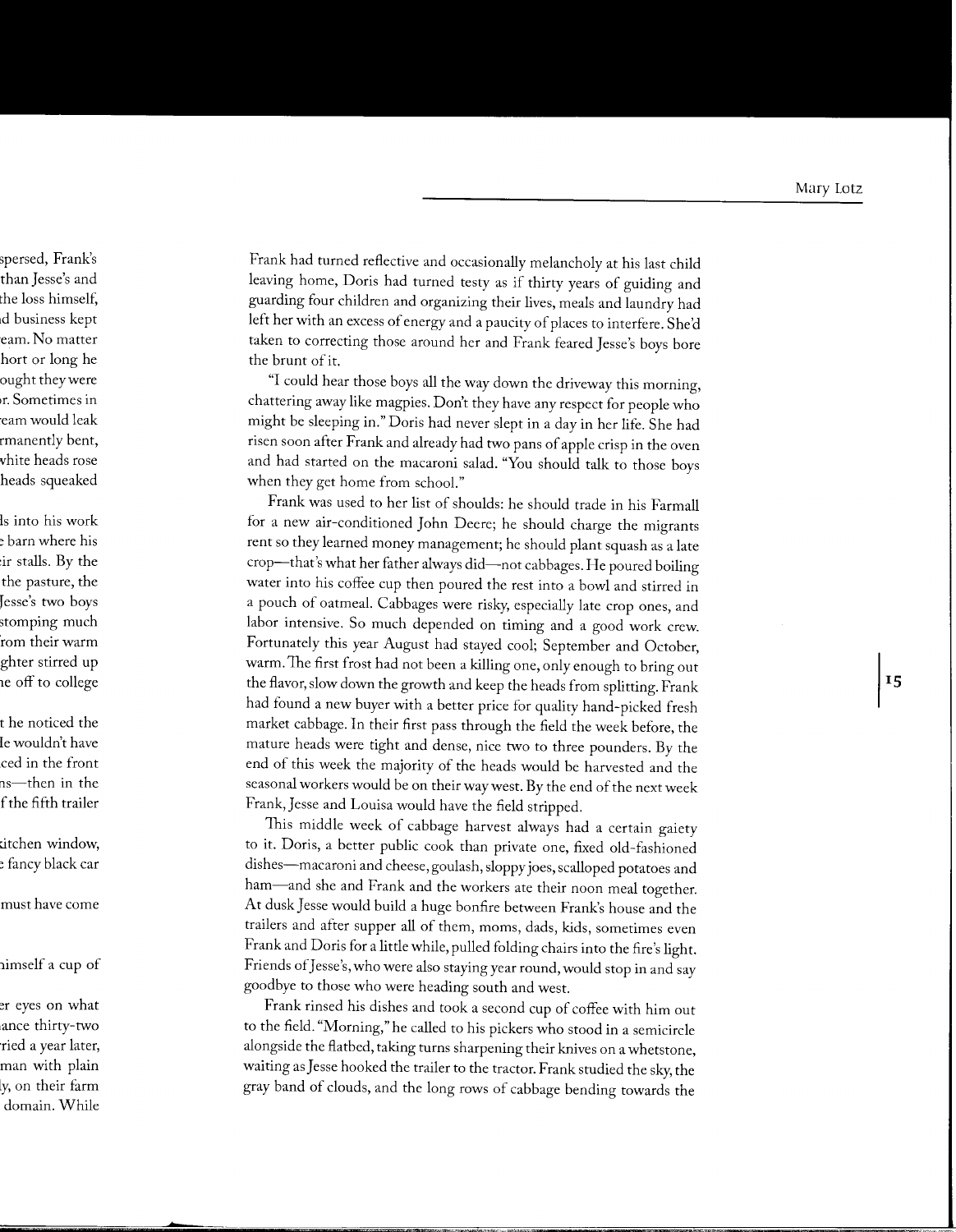horizon. "Morning, Jesse, looks like another nice day." He glanced down the lane. "Whose car is that by the last trailer?"

The crew shifted their feet in the dirt and glanced at one another while Jesse finished snapping on the chains then wiped his hands on a rag he kept in his back pocket. Frank felt an undercurrent, something he should know but would not be told. He knew better than try to pronounce the Spanish words he knew-words about farming and family life, sickness, machinery and INS regulations, words enough to make sense of things. His question about the car had brought something uneasy into the day. Jesse came around to Frank's side of the tractor. "It belongs to a cousin ofRosaura's." Rosaura was his brother Thomas's wife. "He and his family came in late last night. They need a place to stay a few days until they can go west with the others." Jesse glanced down the lane towards the black car and fifth trailer.

Thomas, the louder of the two brothers, a little rougher, shook his head and made a comment. Frank caught only the last two words: *"mal fortunados."* Bad what? Bad luck? Bad future?

Who lived in the fifth trailer—unlike the double-wides, it actually was a trailer, a twenty-foot Airstream that Frank and Doris had pulled to the Houghton Dam for family vacations when their kids were little—was left completely up to Jesse. If Jesse charged rent, it went into his pocket, not Frank's. That was their agreement. Workers would move in and out all summer long and Jesse always knew them somehow: a cousin who was up for the blueberry season, a friend of the family who came to pick strawberries, a drifter whom the priest or the woman at the migrant center sent his way. The trailer was clean—Doris and Louisa saw to that each spring and fall-but it wasn't very fancy, never meant for long-term family life.

"What's the problem?" Frank was thinking about Thomas and the stir Thomas's words had caused in the other workers.

Jesse climbed up onto the tractor. "He has a wife and child. They've come with nothing. He won't be staying long, only a few days, and then he'll be gone."It was more explanation than answer, and Frank recognized it as Jesse's gentle way of keeping Frank outside of life inside the trailers. Jesse started up the tractor. The workers-women first, men next, Frank last-fell in behind and Jesse led them out to the spot where the picking had stopped the day before.

The girl was sitting on the tailgate of Frank's pickup when they came in for their midmorning break. She was a thin, flat-faced, white girl with a halo of white hair as short as dandelion fluff. She wore a faded sweatshirt, jeans and flip-flops. Frank didn't see the Mexican lying stretched out in the bed of the truck until the man sat up at the sound of their voices. *"Amigos,"* the man called and jumped down, greeting and hugging the workers, kissing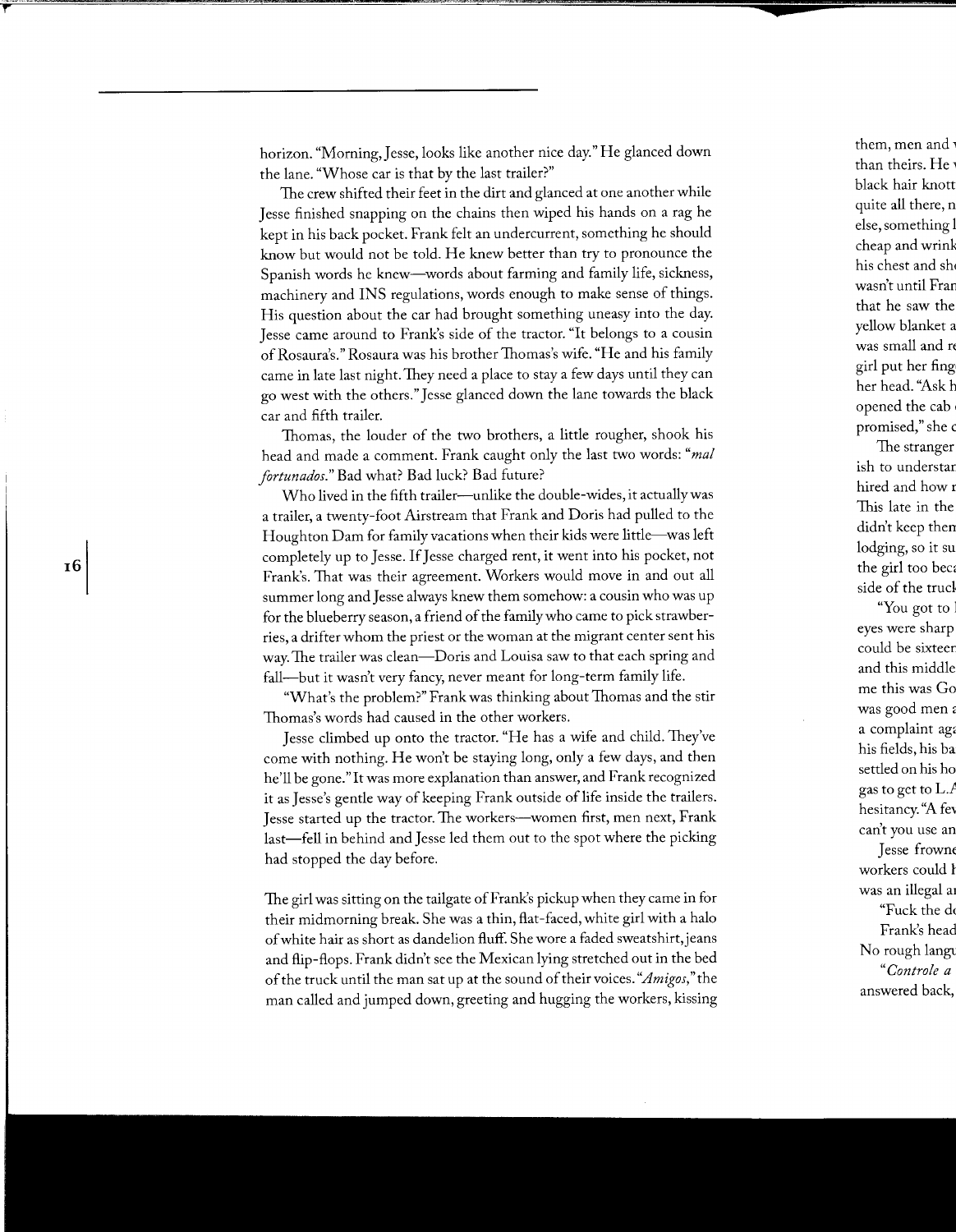them, men and women alike, in a way that seemed friendlier on his part than theirs. He was thirty-five, maybe forty years old, with tufts of short black hair knotted up on his head. He had a goofy, slinky look as if not quite all there, not mentally handicapped, Frank thought, but something else, something lower, deeper, was not quite right. He had on dressy slacks, cheap and wrinkled, and a black knit shirt that hugged the muscles across his chest and shoulders.The girl stayed on the tailgate, head down, and it wasn't until Frank came around behind the truck to get the water canteen that he saw the baby. It startled him, a tiny bundle wrapped in a dirty yellow blanket and lying on the hard metal ribs of the truck bed. Its face was small and red. Its tongue was working its way across its lips and the girl put her finger to its mouth, letting it suck on her knuckle. She lifted her head. "Ask him, Nado" she said to the Mexican, "you ask him." Frank opened the cab of his pickup and set down his knife and hat. "Nado, you promised," she called, her voice rising in complaint.

The stranger was gripping Jesse's hand and Frank knew enough Spanish to understand he was asking for work. Frank stayed out of who was hired and how many field hands were needed-that was Jesse's decision. This late in the season Jesse often took on a drifter or two. Field work didn't keep them long, only long enough to pay for a tank of gas, a night's lodging, so it surprised Frank when Jesse refused. It must have surprised the girl too because she dropped down off the tailgate, came around the side of the truck and took the matter up with Frank.

"You got to hire him. We been living out of our car for a week." Her eyes were sharp blue. She was smaller, maybe older than he first thought, could be sixteen, maybe seventeen. It was dawning on him that this girl and this middle-aged man were in some kind of relationship. "Nado told me this was God's country, that these people was family, he told me you was good men and take care of one another." Frank couldn't tell if it was a complaint against her husband, Jesse or him. Her eyes went out over his fields, his barn and farm equipment, his machine shed, his horses, and settled on his house and garage. "We need to get some groceries and enough gas to get to L.A. Nado's got a friend there." She must have sensed Frank's hesitancy. "A few days, what's a few days? Look at all them cabbages. Why can't you use another picker?" Put that way it seemed obvious.

Jesse frowned and in a voice loud enough so the girl and the other workers could hear told Frank that they couldn't hire him, that the man was an illegal and had forged documents. It was one of Frank's rules.

"Fuck the documents," said the girl.

Frank's head bobbed up, startled. The workers startled too at the word. No rough language, another Frank rule.

*"Controle a su mujer,"* Jesse said to the stranger who laughed and answered back, *"J,Quiin puede controlar el viento?"*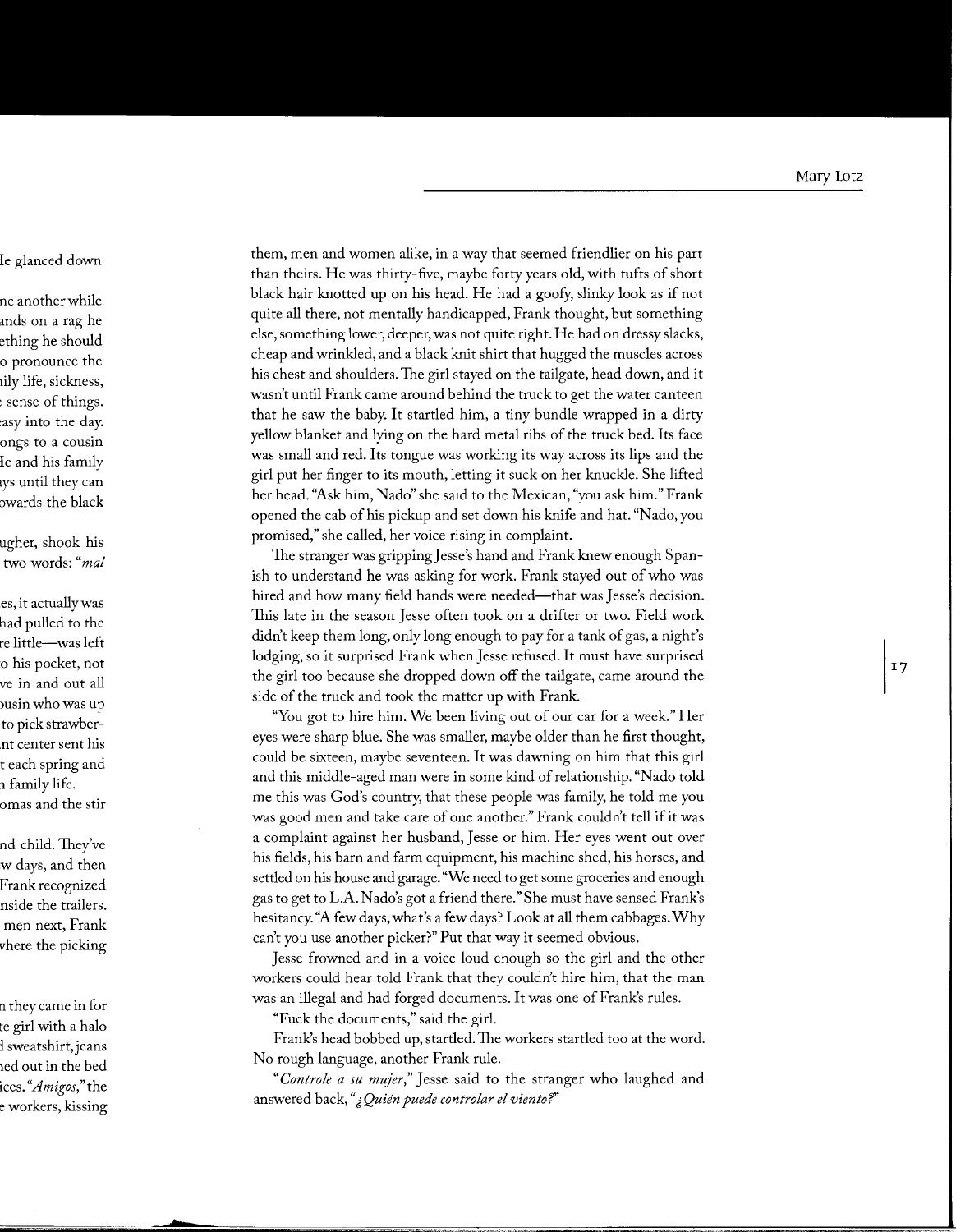"The law is the law. No papers, no work." Jesse pulled his baseball cap down over his eyes. "Break time is over."

"Then I'll work," the girl said, "I'm as American as they come." Her eyes challenged Jesse then shifted to Frank. "You can't deny me that."

Frank glanced at the yellow bundle in the back of his truck then asked, "Have you ever picked cabbages?"

"I been picking stuff all my life-rice, lettuce, strawberries, cantaloupe. Nobody's complained yet." Her eyes were small and hard. "What's the big deal? They're just cabbages for God's sake."

Frank looked out over the field. That's all they were—cabbages.

"They keep food on our table," said Jesse, "and clothes on our backsyou pick them, you respect them." He reached over the side of the truck for a tool belt. "Here's a knife, keep it sharp. You lose it, you pay for it. We start at eight and work until dusk. The shipment goes out on Friday. You get paid Saturday."

"Can we stay in the trailer?"

"As long as you keep it clean. Any damage comes out of your paycheck."

"How much do I get paid?"

"Depends on how much we get for the cabbage. Day workers get minimum wage, then everyone gets a bonus if it's a full load, fresh market grade A and delivered on time."

The yellow bundle worried Frank. It lay so still, eyes open, unmoving. "Who'll take care of the baby?" he asked.

"Fortunado," said the girl. She buckled on the knife and waded out into the cabbages.

Jesse put her to work packing the fifty-pound cartons, saying her hands needed to learn the feel of mature heads before she took a knife to them. "Hold this," Louisa,] esse's wife, said and passed a fat green head into the girl's hands. "Good solid head, feel how heavy and thick. A head looks big or small—doesn't mean it's ready or not. We go by feel. What's not picked today grows some more tomorrow."

"That's heavy." The girl started to tip it back into Louisa's hands.

"Dense," said Louisa, refusing it. "Listen with your hands, listen all the way inside its heart. If it's not ready, it won't keep. Put it there." She pointed at a packing carton. "See how clean we pick? No sticks, no dirt, no damaged leaves. We pick clean, you keep them clean, eighteen to twentytwo to a box, you keep count."The girl shifted her weight from one foot to the other. The ground between the rows was still damp and cold from the frost and curled up around the sides of her flip-flops. "You drop one, we can't ship it, so be careful. Don't you have any shoes?"

The girl, as if it was too obvious a question to answer, looked down at the carton of cabbages then ahead twenty feet to where the two circles

18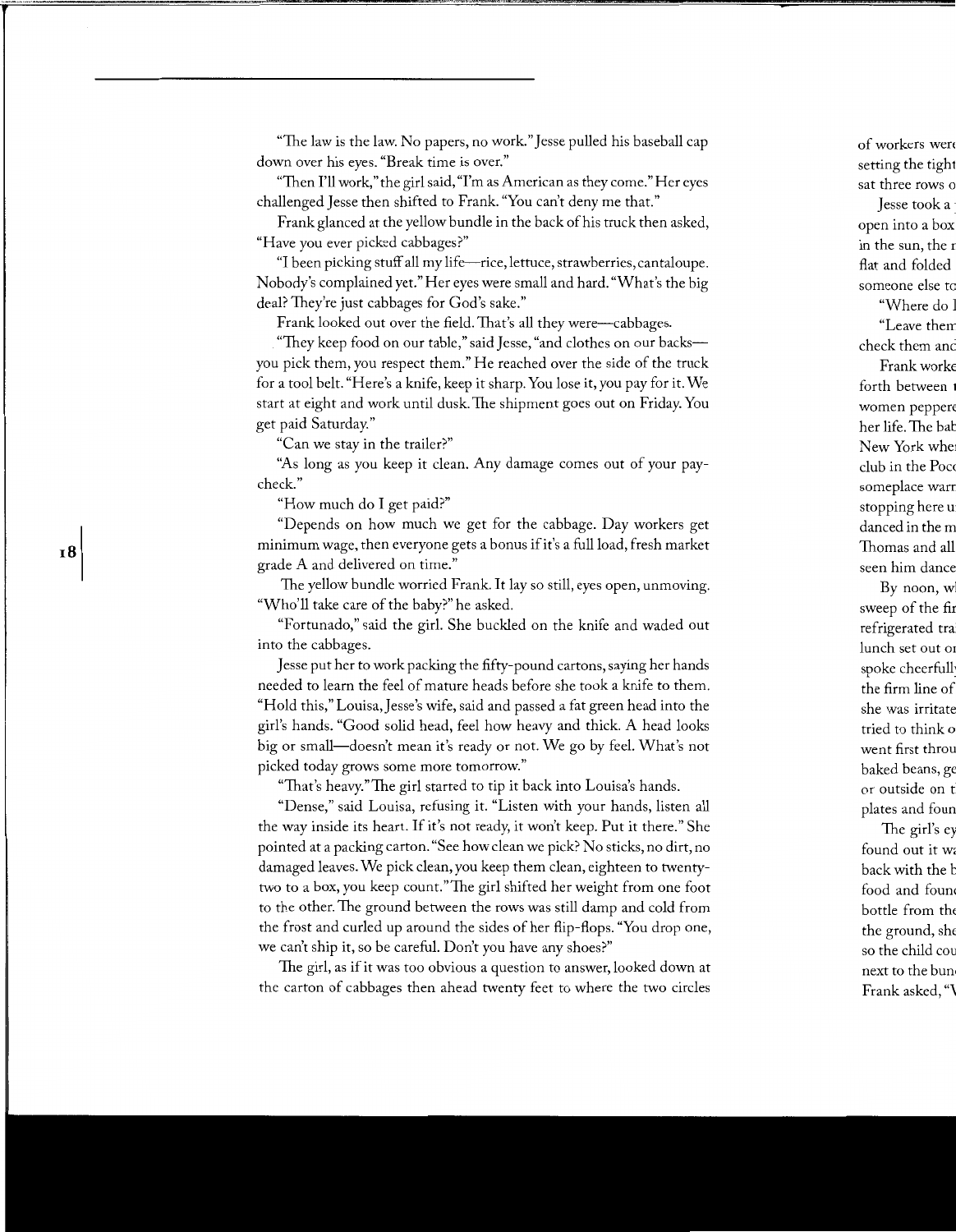of workers were slicing off cabbages, trimming off the outer leaves and setting the tight round heads back on top of the rows. A half-filled carton sat three rows over.

Jesse took a piece of corrugated cardboard off the trailer and folded it open into a box. "We work fast," he said, "the longer the cabbages set out in the sun, the more apt they are to wilt." He grabbed another cardboard flat and folded open a lid. "When Louisa goes in to fix lunch, I'll send someone else to help you."

"Where do I put the boxes?

"Leave them right there between the rows. Someone will come back, check them and load them on the trailer."

Frank worked a little ways ahead, watching as the girl wove back and forth between the trailer, the cartons and the workers, listening as the women peppered her with questions and she gave out bits and pieces of her life. The baby was seven weeks old and colicky, and they'd come from New York where Nado had been making good money as a dancer in a club in the Poconos. When the club went bankrupt they decided to head someplace warmer: Las Vegas, Los Angeles, Hollywood. They were only stopping here until they could get there. Nado had a friend whose brother danced in the movies and could get him a job. "A regular Fred Astaire," said Thomas and all the workers laughed, but the girl insisted, "That's right, I seen him dance. You won't be laughing when we're millionaires."

By noon, when they broke for lunch, they had finished the second sweep of the first twenty rows and Frank had stacked the cartons in the refrigerated trailer that stood alongside the field. Doris and Louisa had lunch set out on a long table in the garage. Even though the two women spoke cheerfully enough to one another and the crew, Frank could tell by the firm line of his wife's lips and the way she refused to look at him that she was irritated. He scrubbed his hands at the sink in the garage and tried to think of what he had done.The men washed up behind him and went first through the line, taking large helpings of macaroni and cheese, baked beans, gelatin and dessert, then sat on folding chairs in the garage or outside on the ground under the maple tree. The women filled their plates and found places at the picnic table.

The girl's eyes had grown big at the sight of the food and when she found out it wasn't only for workers, she went into the trailer and came back with the baby and the sleepy-eyed man. He piled his plate full with food and found a seat with the women while the girl filled the baby's bottle from the milk jug at the end of the table. Putting the bundle on the ground, she brushed up a pile of leaves and propped the bottle there so the child could drink. She went back for her food then sat cross-legged next to the bundle. She ate quickly and when she came back with seconds, Frank asked, "What's your baby's name?"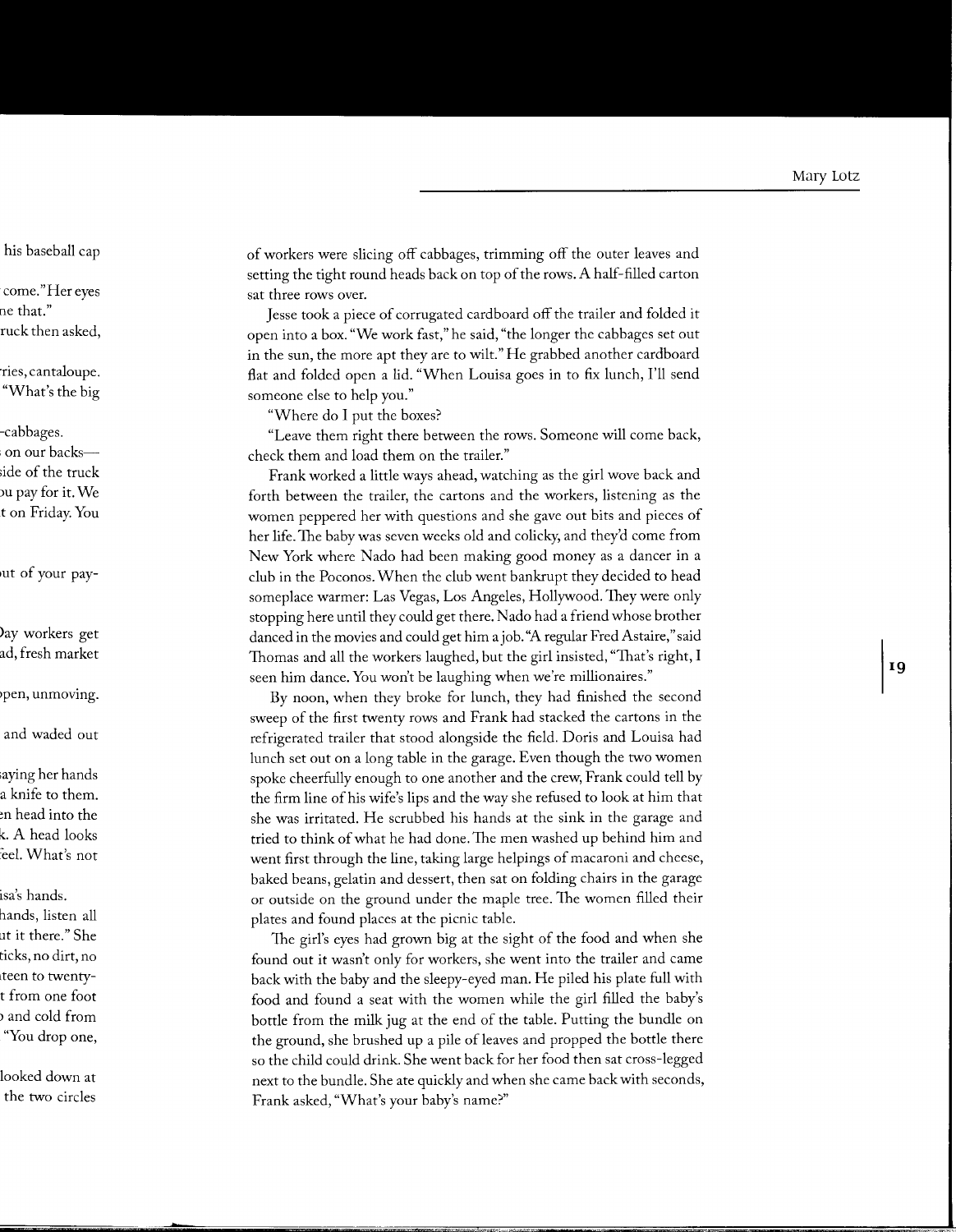The girl looked at him in a sudden sharp way as if she suspected more than friendliness behind the question. "Don," she said.

"Don?" He thought he hadn't heard right, such an old fashioned name for a girl to chose.

"Yeah, Don," her eyes settled for a moment on the infant, "so he always gets respect, like Don Pedro, Don Juan, like Don Diego de la Vega, you know, like in the movie." She glanced at Frank and then at the back of the man at the picnic table. "Kind of a joke, Don-like everyone will be saying 'Sir' to him."

"Oh," said Frank. The bundle seemed to be disappearing in the leaves, its mouth barely moving on the nipple. The bottle seemed no emptier than before.

A few of the men stood and stretched, went back for seconds; others moved off to the driveway to light their cigarettes. The girl finished off her second plate before Frank was half finished. "Are them Percherons?" she asked studying the horses and saying, "I thought so," when Frank nodded. "My grandma down in Louisiana used to have a white pony and I would ride him like the wind." She set down her plate and jiggled the bottle in the baby's mouth. "But that was when I was little," she added as if it was a lifetime ago. "How come you have work horses instead of riding ones?"

Frank's mind fumbled, unable to name why, and the girl didn't wait for an answer. Instead she pointed towards the trailer they were staying in. "There ain't no TV in there," she said, not so much in complaint as in a statement of fact, a clarification, as if once Frank knew about the problem it would be fixed, "but there's plenty of hot water." She pushed herself up from the ground and walked to where the men stood smoking.

The child stayed very still, eyes narrowed into slits. When Frank looked closely, he could see the infant's pupils moving ever so slowly back and forth. The bottle had slipped from its mouth and the nipple pressed against its cheek so that drop of milk hung there. Frank felt an urge to wipe it away, to pick up the baby and tuck it in the crook of his arm. It had been years since he'd cradled a child so small, not since his youngest daughter he was sure. Back then babies had been a mystery of feeding, changing, and crying which only Doris could solve, a bundle of do's and don'ts. This one seemed empty, a shell as fragile as the leaves around him. Frank could picture the girl's parents and her grandmother living down the road from one another in small, unpainted houses with lots of lawn ornaments and patches of crabgrass and petunias dotting their yards. On October mornings like this the grandma must look out into her pasture, see that white pony knee-high in star thistle and think of her little girl.

Nado laughed, still lounging at the picnic table, entertaining the women with a story about a flamenco contest, a rooster and a wet woman-those

20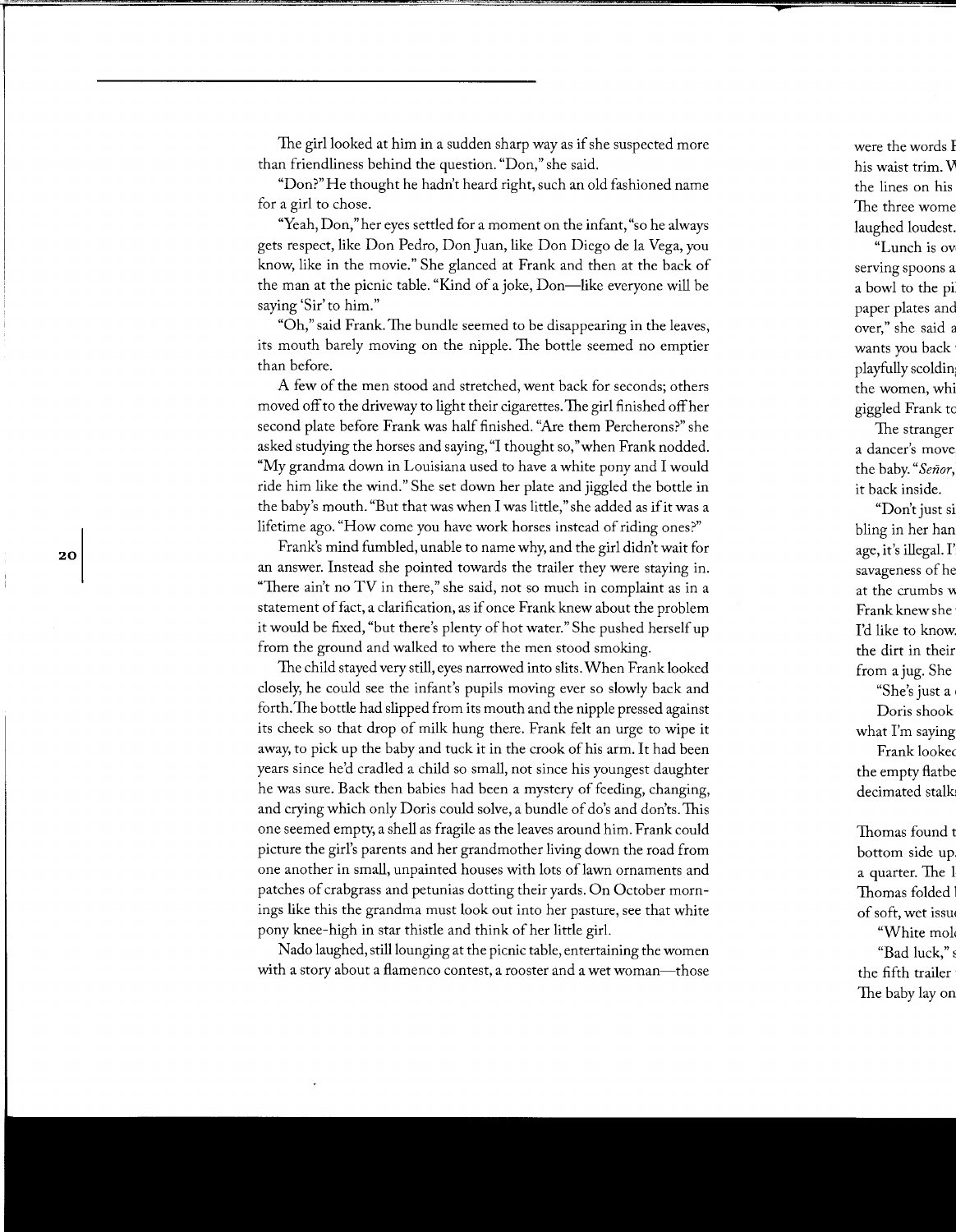were the words Frank could catch. His arms and back were well-muscled, his waist trim. When he turned his head to laugh again, Frank could see the lines on his face and the folds in his neck, marks of an older man. The three women laughed with him and Jesse's cousin, a single-mother, laughed loudest.

"Lunch is over," Louisa called from the garage. She collected up the serving spoons and loaded the bowls and platters onto a tray. Doris added a bowl to the pile. Louisa hustled to the picnic table and took the dirty paper plates and cups away from the women and Nado. "Lunch time is over," she said again, hurrying them along back to the cabbage, "Jesse wants you back to work." Nado laughed and tried to take Louisa's hand, playfully scolding her, saying something about women's work and working the women, which from the way Louisa scowled and the other women giggled Frank took to be both clever and rude.

The stranger stood and stretched up onto his tiptoes, arms extended, a dancer's move, then noticed Frank watching him and sitting close to the baby." *Senor,"* he said with a nod as he picked up the baby and carried it back inside.

"Don't just sit there." Doris stood over Frank, dirty paper plates trembling in her hands. "You have to do something. A girl her age, a man his age, it's illegal. I'm sure it is." Frank scrambled to his feet, surprised by the savageness of her voice. She set the plates on the picnic table and swiped at the crumbs with her dishcloth, glancing around at him, making sure Frank knew she was talking to him. "What brought them here, that's what I'd like to know. They've got nothing but the clothes on their backs and the dirt in their pockets. Did you see her? She's feeding that baby milk from a jug. She has no idea how to care for that child."

"She's just a child herself," he apologized.

Doris shook the crumbs out into the grass. "That's the whole point of what I'm saying."

Frank looked out across the cabbage field at the slow-moving tractor, the empty flatbed, the stooped backs of his workers, the severed heads, the decimated stalks. Suddenly the harvest seemed a loss, not a gain.

Thomas found the first damaged head. He brought it to Frank and Jesse bottom side up. The soft white web-like mold made a spot the size of a quarter. The leaf tissue around the spot was watery and transparent. Thomas folded back the damaged outer leaves, exposing layer upon layer of soft, wet issue.

"White mold," said Jesse.

"Bad luck," said Thomas. He and the other workers glanced towards the fifth trailer where Nado sat on a trailer step dozing in the sunshine. The baby lay on a sofa cushion at his feet.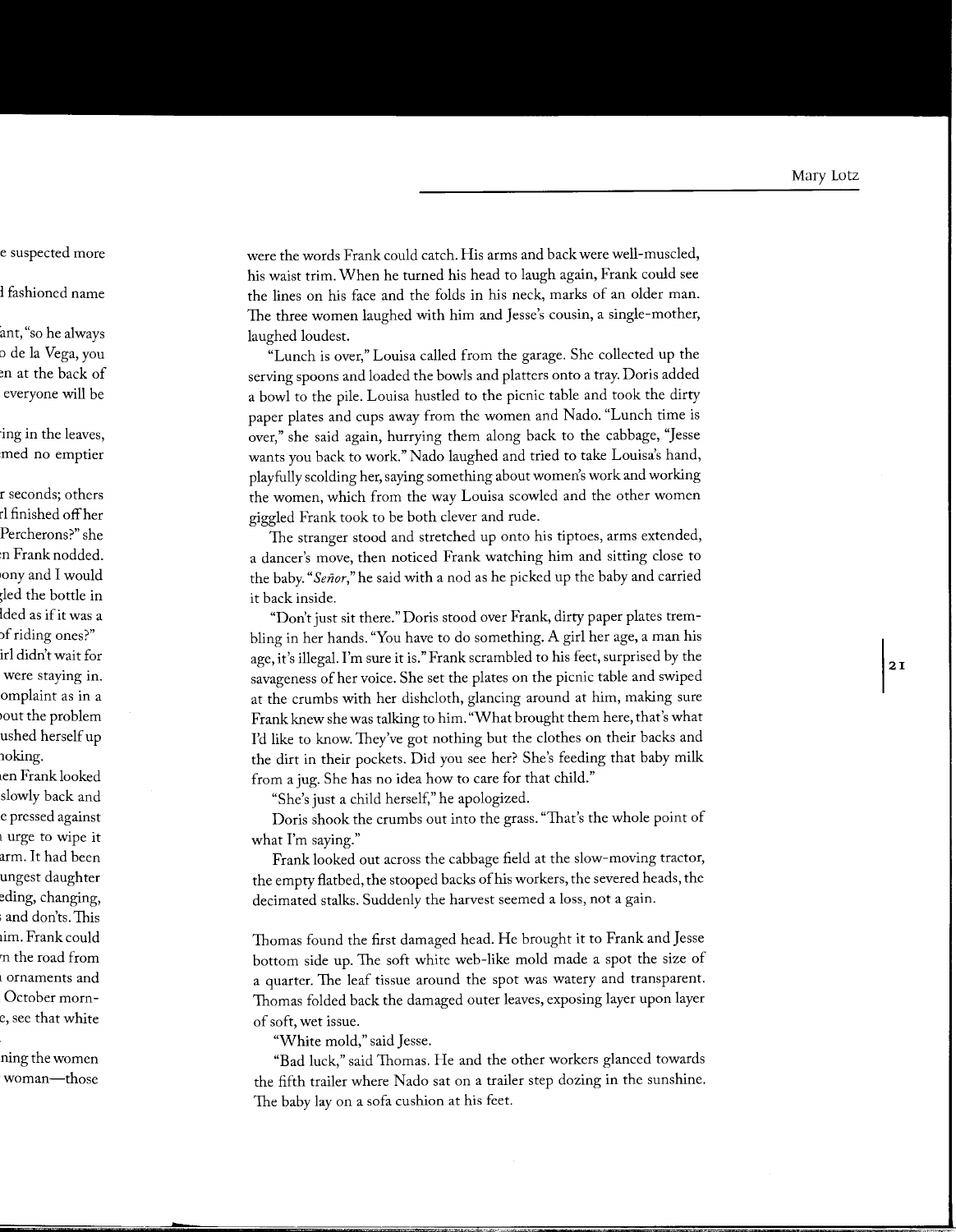Frank looked up the unharvested rows for signs of wilting; the mold couldn't have appeared over lunch. Maybe it was an isolated spore. He pulled out the whole plant from which Thomas had cut the damaged head. He and Jesse inspected the plants on both sides of where the infected one had grown and, even though they looked healthy, pulled out those plants too, roots and all, just to be safe. If spores had touched them, white mold would spread through the carton they were packed in. Jesse brought a gunny sack from the trailer and they put the damaged plants in it and twisted it shut. Frank wasn't too concerned—one damaged head might not mean anything--but that night when Jesse lit the bonfire, Frank threw all of the rot, sack and all, into the flames.

Frank was surprised when he opened the barn door to find the light on, even more surprised to find the girl brushing down his two draft horses. She stood between them and must not have heard the door creak open for she was talking to the animals, calling them imaginary names and talking of the journeys the three of them might take together. "We'll ride to the end of the rainbow," he heard her say. Her fingers found a snarl and gently pulled it apart. "You, Giddy-up, will be my trusted steed and you, Giddy-down, will carry all my gowns and gold."

Frank, embarrassed, back away but not before the girl spied him and stopped her playing. "Your horses had a bunch of cockleburs in their mane. Hope you don't mind me brushing them."

"No, that's fine." The horses moved to the gate at the sound of his voice and the girl moved with them, a yoke between two giants. "I thought you would be tired from working in the field," Frank said. The closest horse nuzzled his hand.

"There's nothing to do in that trailer." She stroked the brush under the horse's neck. "Are these two brothers? They look exactly alike."

"Twins, a perfectly matched pair." It wasn't only conformation and color that paired them. As young colts, even before they'd felt a harness, each responded to how the other moved, matching stride to stride, as if what they most needed to know-how to move in harmony-had been bred or born into them. He didn't tell her how rare such a perfectly matched pair was and how he had happened by, the right buyer with the right money at the right time. A woman at his church had said, "Must be God's will," but he wouldn't go that far. "Luke here," he touched the horse the girl was brushing, "is about ten minutes older."

"What's this one's name?" She touched the shoulder of the other horse.

"Gabriel."

She made a face.

"They were named after a pair of draft horses my grandpa had."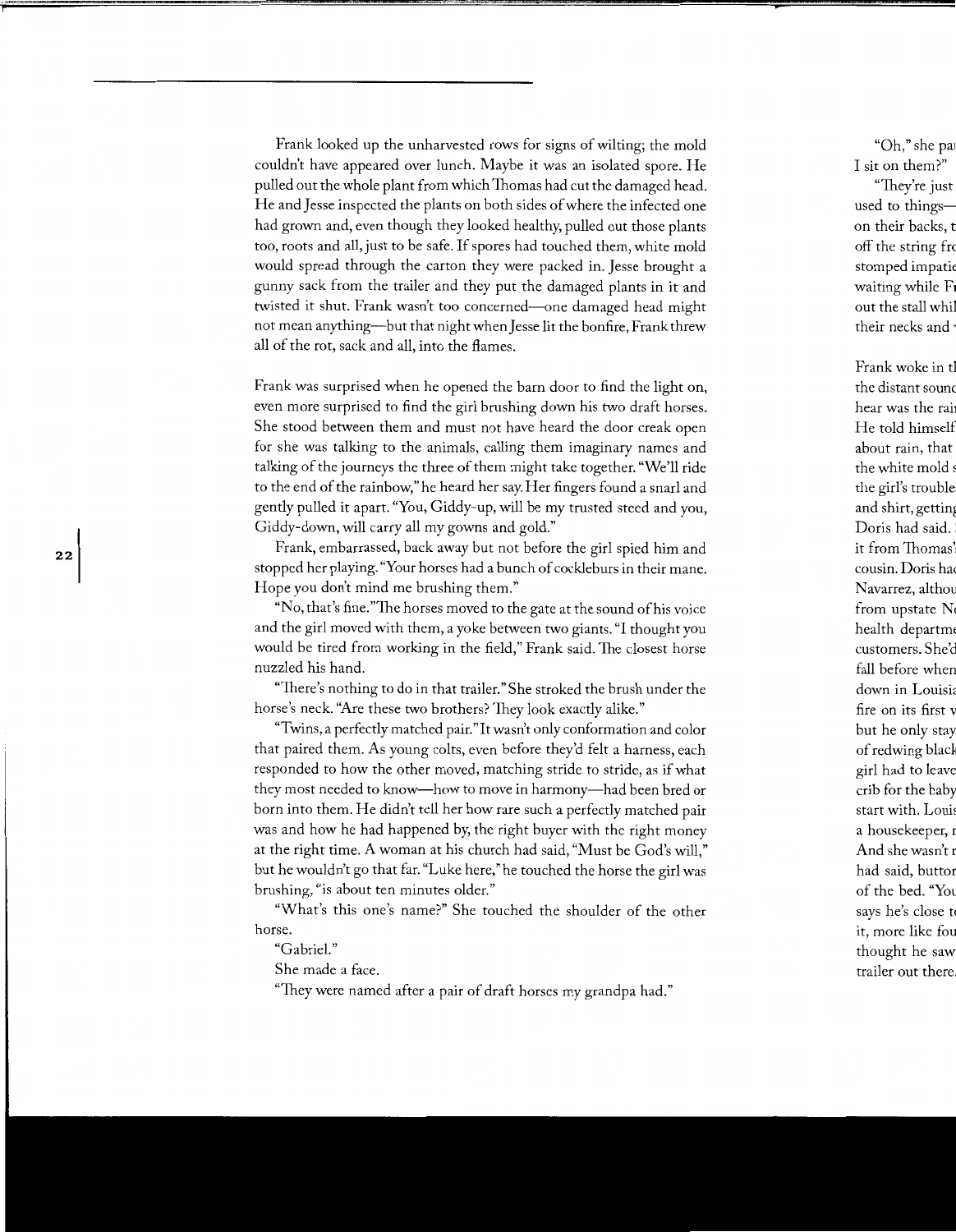"Oh," she paused and thought for a moment, "that makes sense. Can I sit on them?"

"They're just yearlings, not ready for that yet. I've been getting them used to things—the feel of the bit and bridle, the weight of the harness on their backs, the feel of the reins across their haunches." Frank pulled off the string from a bale of hay. The horses moved to their manger and stomped impatiently. The girl moved with them, a hand on each shoulder, waiting while Frank brought in the hay. He picked up a shovel to clean out the stall while she stayed with the animals, wrapping her arms around their necks and whispering play things.

Frank woke in the night to the sound of rain on his roof. He listened for the distant sound of thunder warning him of more to come but all he could hear was the rain's steady tap and the wash of water through his gutters. He told himself to go back to sleep, that there was nothing he could do about rain, that the clouds would pass over by morning. He thought of the white mold spreading, then his wife and the way she had spooned out the girl's troubles as he had sat on the edge of the bed, taking off his socks and shirt, getting ready for sleep. "She knows tricks a girl shouldn't know," Doris had said. She'd gotten her information from Louisa who'd gotten it from Thomas's wife, Rosaura, whose sister was married to Fortunado's cousin. Doris had the whole scoop: his full name was Fortunado Guillermo Navarrez, although he went by other names too, and they had just come from upstate New York where he'd lost his job as a male stripper--the health department had shut down the club's kitchen and it lost all its customers. She'd had the baby seven weeks ago and Nado had met her the fall before when he and some of the family were working the rice yards down in Louisiana just after he'd lost a job on a cruise ship that caught fire on its first voyage out. A cousin had gotten him onto the rice crew but he only stayed long enough to get the girl in trouble, attract a flock of redwing blackbirds and leave the relatives hopping mad. Nado and the girl had to leave New York in a hurry too with nothing-no clothes, no crib for the baby, no food, no suitcases-not that they'd ever had much to start with. Louisa had been inside the trailer and the girl wasn't much of a housekeeper, not that it mattered living on the road the way they did. And she wasn't much of a mother either. "But that's pretty obvious," Doris had said, buttoning up her pajama top and moving around to her side of the bed. "You've got to do something, Frank. It's shameless. Rosaura says he's close to forty. The girl claims she's sixteen but we don't believe it, more like fourteen or fifteen." She pulled back the bed covers and he thought he saw her shudder. "The things he must make her do in that trailer out there."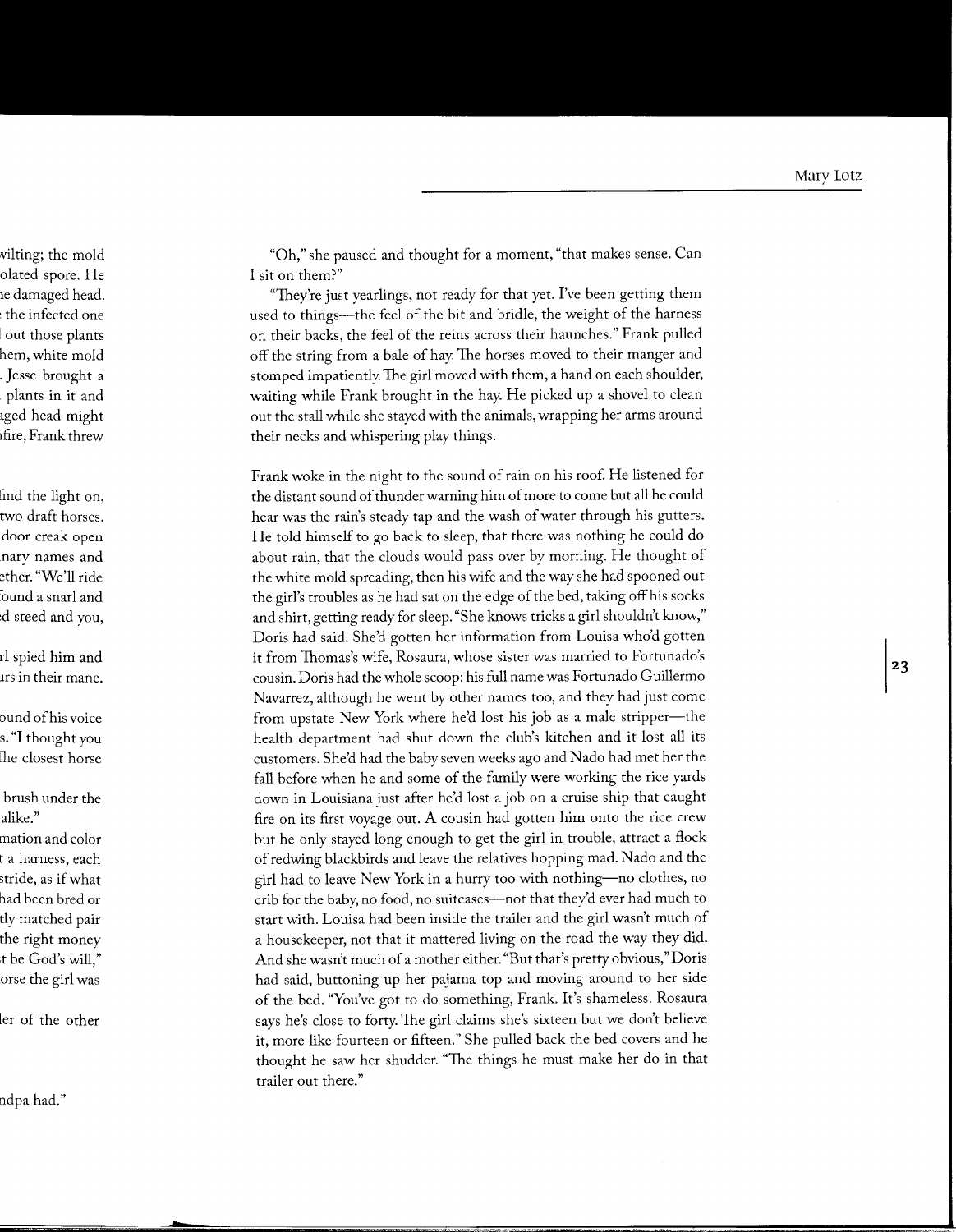She stirred in the bed next to him and he shifted in response, settling the small of his back against her hip and listening to the sound of the rain. He thought of Jesse-he, too, would be awake, listening to the rain-and then the girl. It occurred to him how she should come and live with him and Doris. They could adopt her or become her foster parents. He thought of the hollow-eyed baby in its dirty blanket, how that poor thing could come too. They could buy it a crib and one of those jumpy-seats-his own kids always liked those—and his wife could fix up their oldest son's room as a nursery again. He thought of his wife's harsh words and after a while, when the shushings of the rain had washed them from his head, he rolled over and softly whispered the girl's name in his wife's ear, "Lilly." Then, half-wish, half-prayer, he added, "Lilly loves you."

The next morning was cool and damp, so soggy not a drop could evaporate. Water dripped off trees, left a film along the leaves of cabbages and turned the dirt between the rows slick and black. The whole world looked washed in gray: gray sky, gray barn, gray horses. A light was on in Jesse's trailer as Frank walked to the barn so he stopped and knocked.Jesse had already been out to check the field-the south section was covered with puddles. They would wait for it to drain, go out midmorning and eat lunch later than usual. The girl was already in the barn when Frank got there, wrapped in a horse blanket and curled up on a bed of hay bales. He guessed she had slept there all night and, haunted by his wife's words, found himself relieved. There was a soft mewing, like Frank's feeble old barn cat, and following the sound he found the baby wedged against an oat bag. It mewed again and the girl sat up, blinking, rubbing her face with her hands. She patted the baby, then tried to satisfy it with her knuckle. Her eyes were puffy and dark; her mouth, a thin frown line. Gone was the horse dreamer of the night before.

Frank shook the water off his hat. "It's too wet to work. You might as well go back to sleep."

The girl scowled. "Can't. "The baby fussed, turning away from her hand. The girl slumped and Frank thought for a moment that she was going to lie back down, but she shifted her weight and tried patting the baby again. "I got to get to town to get some stuff for Donnie. Diapers, wipes. Louisa said maybe ifl give him some rice cereal or baby food he might not cry so much."

"Do you need some milk?"

24

"I got some but he don't take to it, leaves his poop all runny."

Frank thought of his wife's criticisms and said, "Our kids stayed on formula for a long time. Maybe he'd like that."

"Yea, formula, I could get some formula."

Frank opened the grain bin and measured out oats and vitamins into Luke's bucket. He felt her eyes watching him. "Do you want to feed Luke?"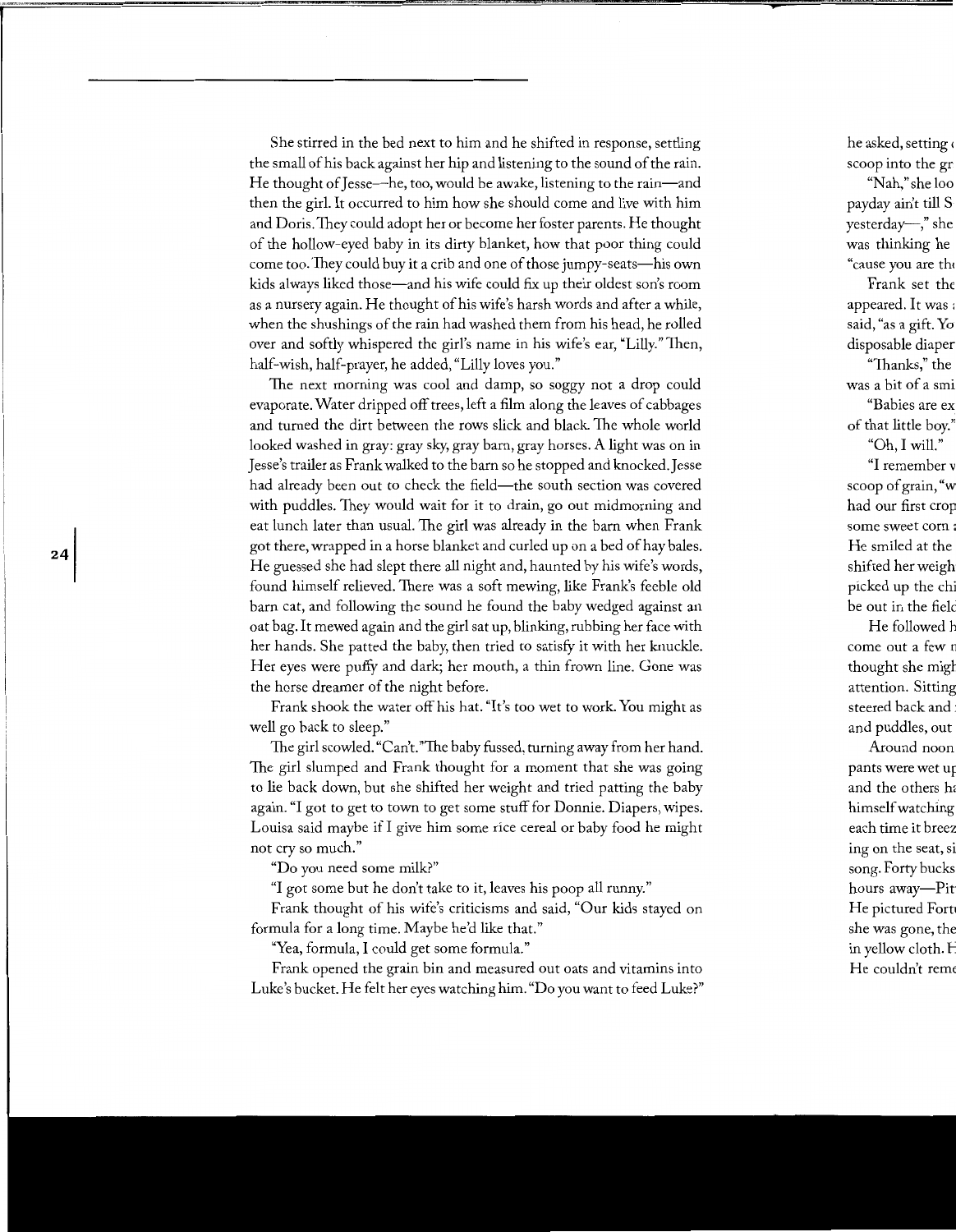he asked, setting down one bucket and picking up another. He shoved the scoop into the grain and gave it a shake to level it off.

"Nah," she looked away from him to where the horses stood. "Jesse said payday ain't till Saturday, but I thought you might pay me for what I did yesterday-," she let the idea hang there between them-already Frank was thinking he would just give her some money—then she finished, "cause you are the boss of him."

Frank set the scoop down, took out his wallet and two twenties appeared. It was all he had except for a couple of singles. "Take this," he said, "as a gift. You don't have to pay me back." He thought of the cost of disposable diapers, formula, a gallon of gas and gave her the singles too.

"Thanks," the bills disappeared in her fist, "that's nice of you." There was a bit of a smile.

"Babies are expensive." He felt fatherly. "I want you to take good care of that little boy."

"Oh, I will."

"I remember when my oldest son was born," he measured out another scoop of grain, "we had just gotten this farm from my dad and hadn't even had our first crop of blueberries yet, that's all we grew back then except some sweet corn and tomatoes that Doris sold at a little stand out front." He smiled at the memory. The girl slipped down from the hale bales and shifted her weight from one foot to the other, as if eager to get going. She picked up the child. "You take off now," he said, "as wet as it is we won't be out in the field until midmorning."

He followed her to the barn door and watched her go into trailer and come out a few minutes later without the baby. She started the car. He thought she might look towards him and wave, but driving took her full attention. Sitting forward on the seat, stretching for the gas pedal, she steered back and forth, a little erratically, a little too fast through the mud and puddles, out to the highway.

Around noon it occurred to Frank that she wasn't coming back. His pants were wet up to his knees and his sleeves wet up to his shoulders. He and the others had been out in the field for over an hour and he found himself watching the highway each time a black car breezed into view and each time it breezed out again. He pictured her on the expressway, bouncing on the seat, singing along to the jumbled-up lyrics of some hard rock song. Forty bucks would buy a tank of gas. She'd get six, seven, maybe eight hours away—Pittsburgh? Iowa City? someplace south of Indianapolis? He pictured Fortunado asleep in the back of the trailer, not even realizing she was gone, the baby tired of whimpering, silent, slit-eyed, mummified in yellow cloth. He'd never seen the child's arms or legs. Did it have hair? He couldn't remember. What was the shape of its face? The color of its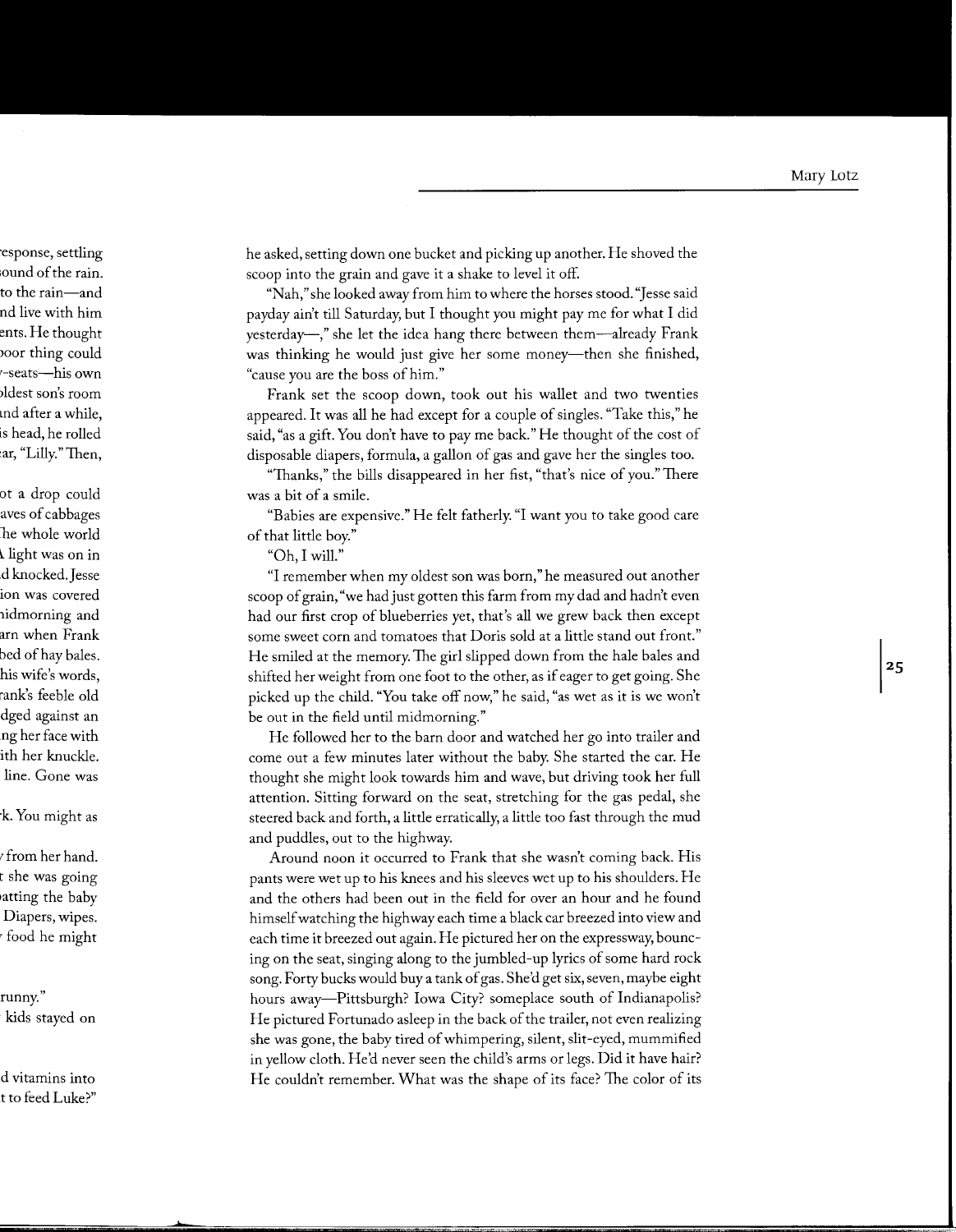skin? His eyes? All Frank could remember were the half-opened lids, the small pink tongue feeling its way along thin purplish lips.

The clouds stayed low across the field, hanging in huge rolls of gray and blue. The air was damp and cool, and when the workers came in for lunch, they first changed into dry clothes and clean socks. Doris and Louisa had set up enough folding tables and chairs in the garage to get everyone out of the damp. As the workers assembled and after Frank had blessed the meal, the women brought out bowls of coleslaw, loaves of garlic bread and big pans of hot lasagna. Nado must have been watching out a window because as soon as the workers lined up at the food table, he emerged, carrying an open-topped cardboard box with the words "This Side Up" and an arrow stamped on two sides. He set it at the edge of the garage door and, all smiley and talky, oblivious to the sullen faces around him, found a place in line.

Frank could smell it and didn't have to look to know what was inside. The man who sat closest to the box began to wave his hand in front of his nose. The others made faces and complained about the smell. Louisa, her face set in a scowl, went to where Nado was spooning coleslaw and began scolding him in Spanish about the way the baby was being treated. Fortunado's answer was a goofy smile and a long excuse.

"What'd he say?" Frank asked Jesse.

"That diapers can't be made from thin air and his wife has gone to the store to get some, he says he can't help it if she's slow."

This answer or perhaps his cavalier attitude made Louisa even angrier. "Stupido," she said and marched into her house, soon returning with a bucket of soapy water, paper towels, clean rags and safety pins. She pushed the box with her foot to a nearby trash can and ordered Nado to get the baby some clean clothes. She unwrapped the bundle, wiped away as much soil as she could with the blanket, then dumped the box, the blanket, the foul diaper and all the clothes into the trash. She wiped him clean, and then, holding the baby at arms length, she carried him to the bucket and dipped him up to his chin in soapy water. "You dirty little baby," she said roughly then repeated it, her voice softening, "dirty bambino, what kind of father you have that do this to you?"

All the women gathered around, Doris too, their faces flickering between sympathy and outrage. Louisa lifted him out, inspected him and dipped him in again. She cupped her hand and brought the warm soapy water up over the child's dark hair, then carefully wet the edge of a rag and wiped his face and eyes and the mucus from his nose.

"You're going to need some clean rinse water," said Doris.

Louisa lifted the baby high while Doris dumped the dirty water on the lawn and went inside to get more. The child hung midair, arms and legs knotted up, not braced against the cold air the way Frank expected he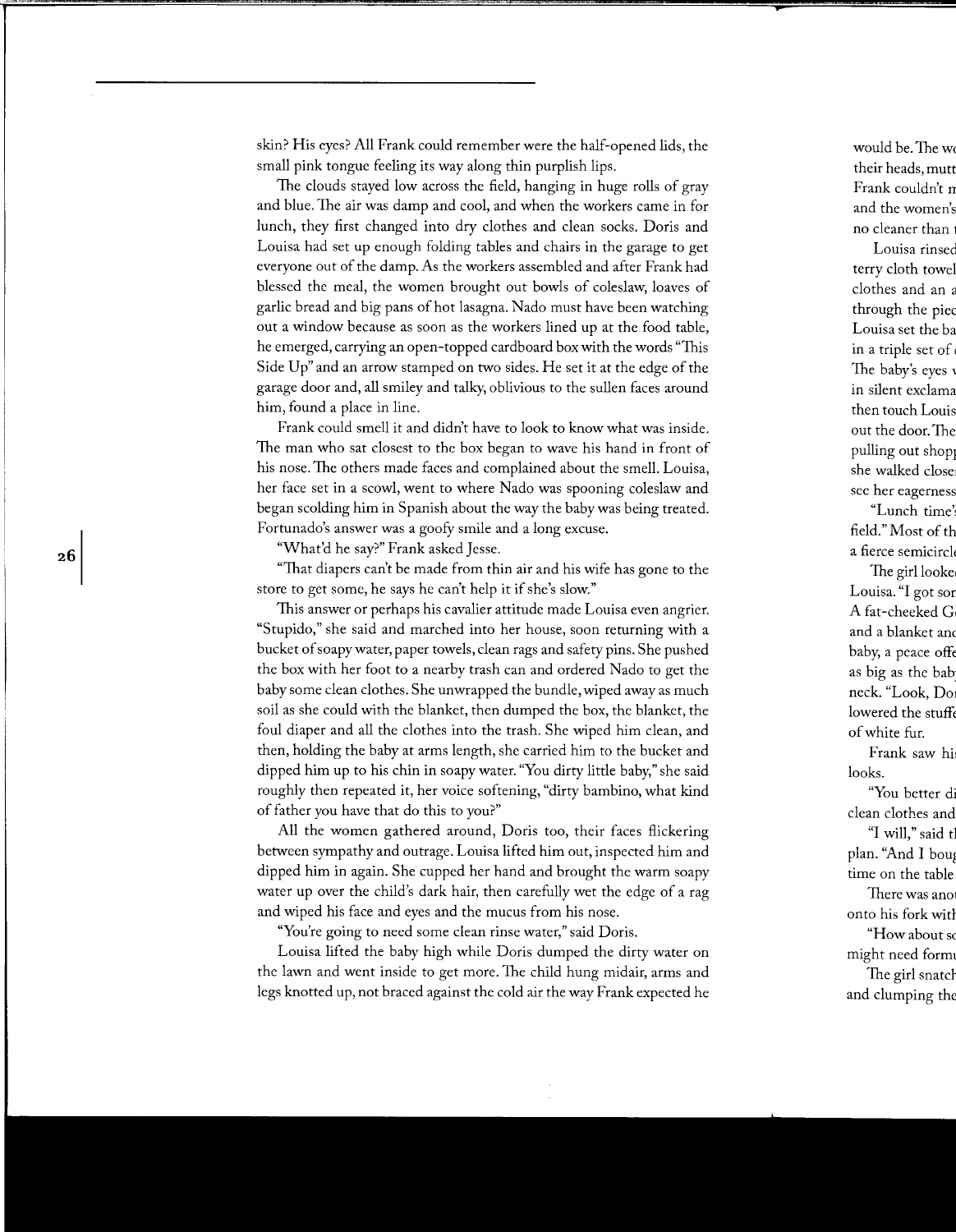would be. The women, especially the grandma and Rosaura, were shaking their heads, muttering that something wasn't quite right with the child but Frank couldn't make out what. Then the door to the fifth trailer opened and the women's anger flowed again. Fortunado had brought out clothes no cleaner than the others.

Louisa rinsed the baby in the clean water then wrapped him in a big terry cloth towel. Rosaura came back from her trailer with a pile of doll clothes and an afghan blanket in a laundry basket. The women sorted through the pieces, deciding on a long blue nightie and yellow booties. Louisa set the baby on the table, opened the towel, quickly swaddled him in a triple set of clean rags, dressed him and wrapped him in the afghan. The baby's eyes were wide brown spots, his mouth opening and closing in silent exclamation. Frank saw Doris glance out the open garage door then touch Louisa's shoulder and lean over and say something. He glanced out the door. The girl was back. She was reaching into the back of her car, pulling out shopping bags, oblivious to the faces hard-set against her. As she walked closer, shopping bags bumping around her legs, Frank could see her eagerness melt and the wariness return to her face.

"Lunch time's over," said Jesse. He stood up. "Let's get back to the field." Most of the men stood but didn't move. The women stayed seated, a fierce semicircle around the baby.

The girl looked at Fortunado, then saw the baby on the table in front of Louisa. "I got some diapers." She pulled out a big package of disposables. A fat-cheeked Gerbie smiled from the plastic wrapper. "And some wipes and a blanket and pacifier." She placed the items on the table around the baby, a peace offering. "And, I got him this." It was a stuffed bear, twice as big as the baby, all floppy and furry white with a red bow around its neck. "Look, Donny, here's Big Bear. He's come to play with you." She lowered the stuffed animal, shaking it, engulfing the baby's body in a mat of white fur.

Frank saw his wife's eyes narrow, saw the other women exchange looks.

"You better diaper him," said Louisa, "before he pees through those clean clothes and Rosaura's good afghan."

"I will," said the girl lifting her chin as if all along that had been her plan. "And I bought him some baby food." She set the jars out one at a time on the table beside him. "Some peas and beans and apricots."

There was another stir. Fortunado kept his eyes down, pushing his food onto his fork with his finger.

"How about some formula," said Doris, "did you ever think that babies might need formula?"

The girl snatched the child up from the table, shucking off the afghan and clumping the new blanket up around him. "I got some of that," she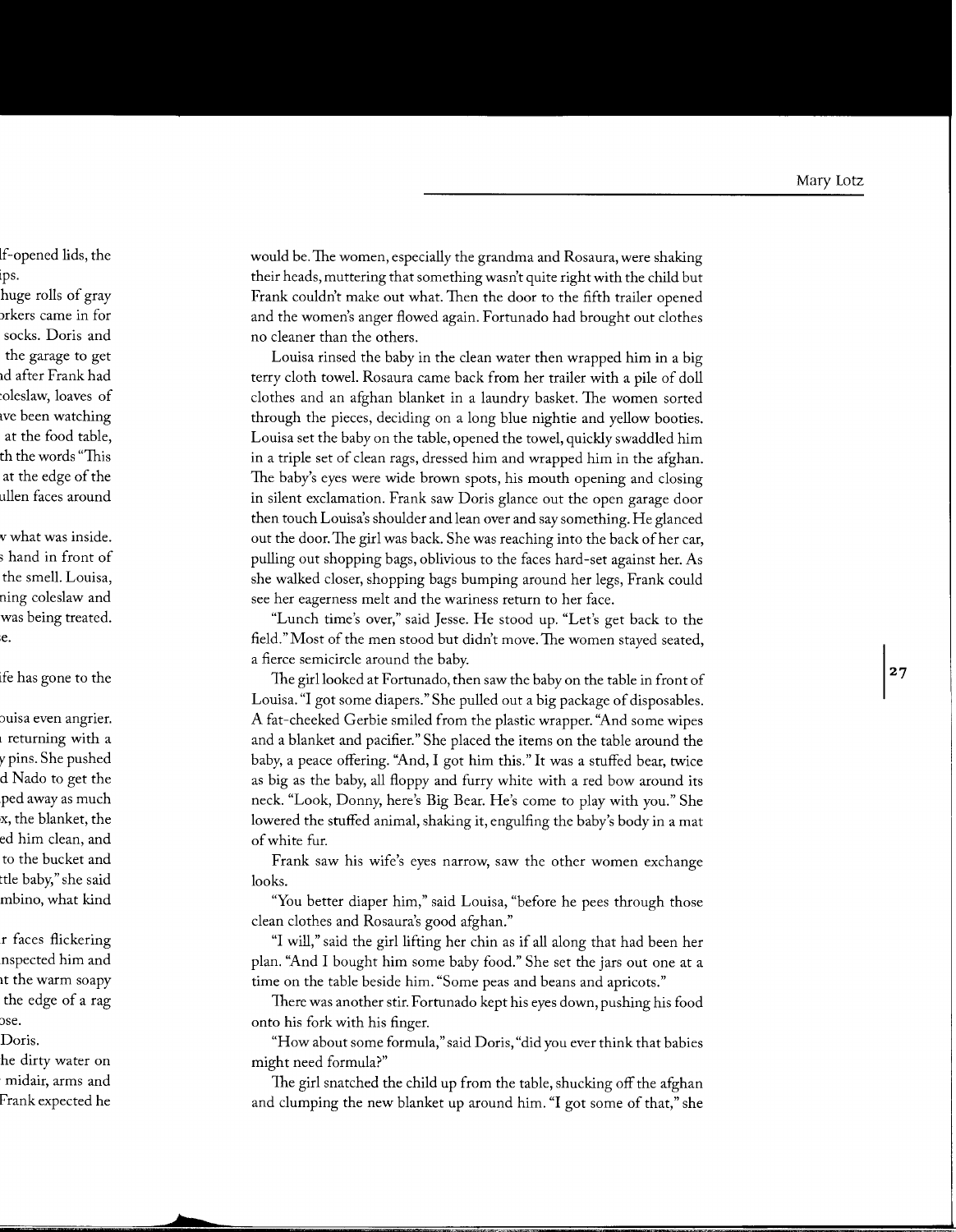said, her voice sounding more defensive than convincing. She piled her purchases back in the bags with her free hand then took off for her trailer.

The women murmured. The grandmother crossed herself. Doris came to the serving table where Frank was standing and spoke not very softly as she folded the tinfoil back around the food. "Frank, you have got to do something."

He felt Doris's scorn, the eyes of the women, the solemn faces of the men watching him and he wanted to say, What? What do you want me to do? Send them away? Not let her work? Instead he put on his seed cap. "Let's get back to work."

He was ahead of the others, a third of the way down the row, when he grasped a cabbage and right away his fingers told him it was infected. Slicing off the head into his hand, he turned it over and felt his heart fall. The bottom three layers of leaves were slimy, covered with white cottony mold. He rolled it into the gully, felt the next head and found that one infected too. The further north they moved in the field, the more the white mold flourished. By nightfall Frank was beginning to understand the full extent of the damage. So were Jesse and the other workers. Frank could no longer in good conscience sell any of them as top market fresh; they'd have to salvage what they could and sell them for processing at half the price. Instead of packing them in cartons, the pickers rolled the damaged heads into the gullies between the rows and left them there overnight. That night around the bonfire, even the children were subdued; everyone turned in early. Bad luck had come to the farm and not one of them, not even Frank, could say how long it would stay.

 ${\bf 28}$ 

The next morning clouds still hung low. The sun was but a blurry streak of gray. The air was still and heavy, so damp that Frank could feel it on his face. Charmed by dry warm October days, he'd waited two weeks too long to begin the harvest. Even when he couldn't see them, the spores had been there waiting for the right wind, temperature and humidity. By the time he made the third pass next week head rot would have spread across the entire field. As he made his way to the barn he thought ahead to all the severed heads rolling in the gullies, the fungal leaves, the spores multiplying, turning ribs to soft tissue, the mold spreading its webbed fingers until it reached each heart, the spore's raisen-like fruit turning hard and black, dropping into his soil, until the earth itself was contaminated. To take care of it properly, he'd have to take all twenty acres out of rotation and plant something else—corn, wheat, rye—for the next four years. What was implied was that he hadn't been caring for things properly, that he hadn't been cleaning up the fields as well as he should have after previous harvests, that he hadn't been keeping weeds under control, that he hadn't paid enough attention to nutrient content and done a proper job of preventative spraying, that given the gift of dry September weather, he'd held out for bigger heads, more profit.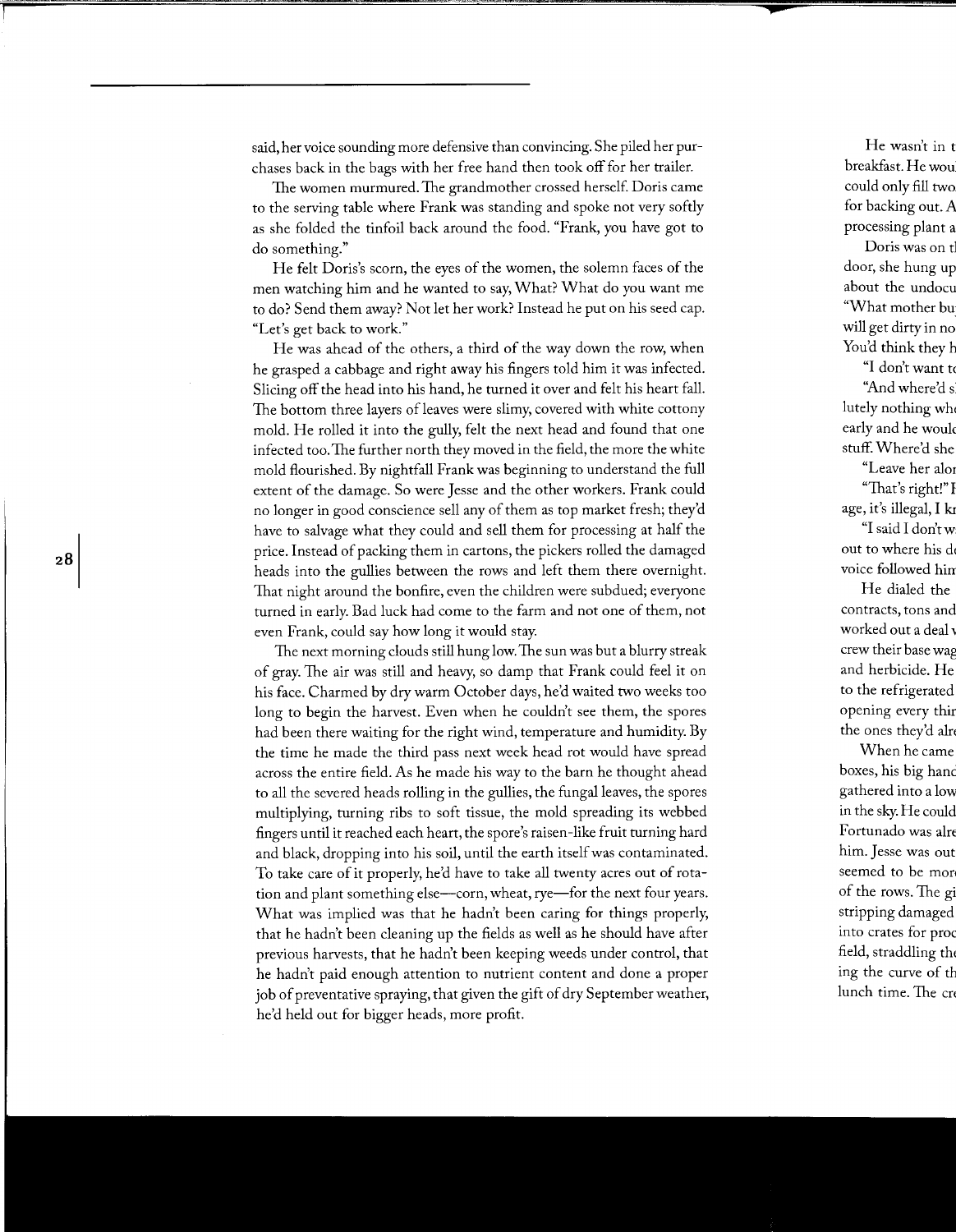He wasn't in the best of moods as he walked back to the house for breakfast. He would have to call Scott Hansen at the co-op and tell him he could only fill two/thirds of his fresh market contract and pay the penalty for backing out. About half of what was left could go immediately to the processing plant and the rest he would have to burn.

Doris was on the phone in the kitchen, and when he came in the back door, she hung up and started in again, chopping her food, complaining about the undocumented man, the working mother, the hungry child. "What mother buys her baby a giant bear, a white one no less? That thing will get dirty in no time. What's a bear like that cost, ten or fifteen dollars? You'd think they had all the money in the world."

"I don't want to hear about it."

"And where'd she get that money, huh? Louisa told me they had absolutely nothing when they got here, that she was begging Jesse to pay her early and he wouldn't. So she goes into town and come back loaded with stuff. Where'd she get the money, that's what I'd like to know."

"Leave her alone, Doris, she's just a girl."

"That's right!"His wife looked at him sharply. ''A girl her age, a guy his age, it's illegal, I know it is."

"I said I don't want to hear about it." He turned away, out of the kitchen, out to where his desk and the co-op number sat in the dining room. Her voice followed him, "It's illegal, whether she wants it or not, it's illegal."

He dialed the number and kept his mind on cabbage counts, legal contracts, tons and half tons, Grade A, Grade B, price per pound, until he worked out a deal with the broker to give him enough to pay Jesse and the crew their base wages and almost cover the cost of the transplants, fertilizer and herbicide. He avoided Doris, skipped breakfast and went right out to the refrigerated truck where he spent the morning restacking cartons, opening every third box, flipping over random heads to make sure that the ones they'd already packed weren't turning transparent.

When he came out of the trailer, chilled, his face flushed from moving boxes, his big hands numb from the cold, the clouds had swept east and gathered into a low white fringe above the pines.The sun hung cock-eyed in the sky. He could see Doris and Louisa in the garage, setting up for lunch. Fortunado was already sitting at the picnic table, a bundle of blue before him. Jesse was out in the field, climbing down from the tractor—there seemed to be more heads in the spaces between the rows than on top of the rows. The girl and the other women were working by the tractor, stripping damaged leaves off infected heads, throwing the salvaged hearts into crates for processing. The rest of the crew was strung out across the field, straddling the rows or stooped over, the curve of each back repeating the curve of the earth and the sky. He heard Jesse's call that it was lunch time. The crew stretched and started back to the barn, then Jesse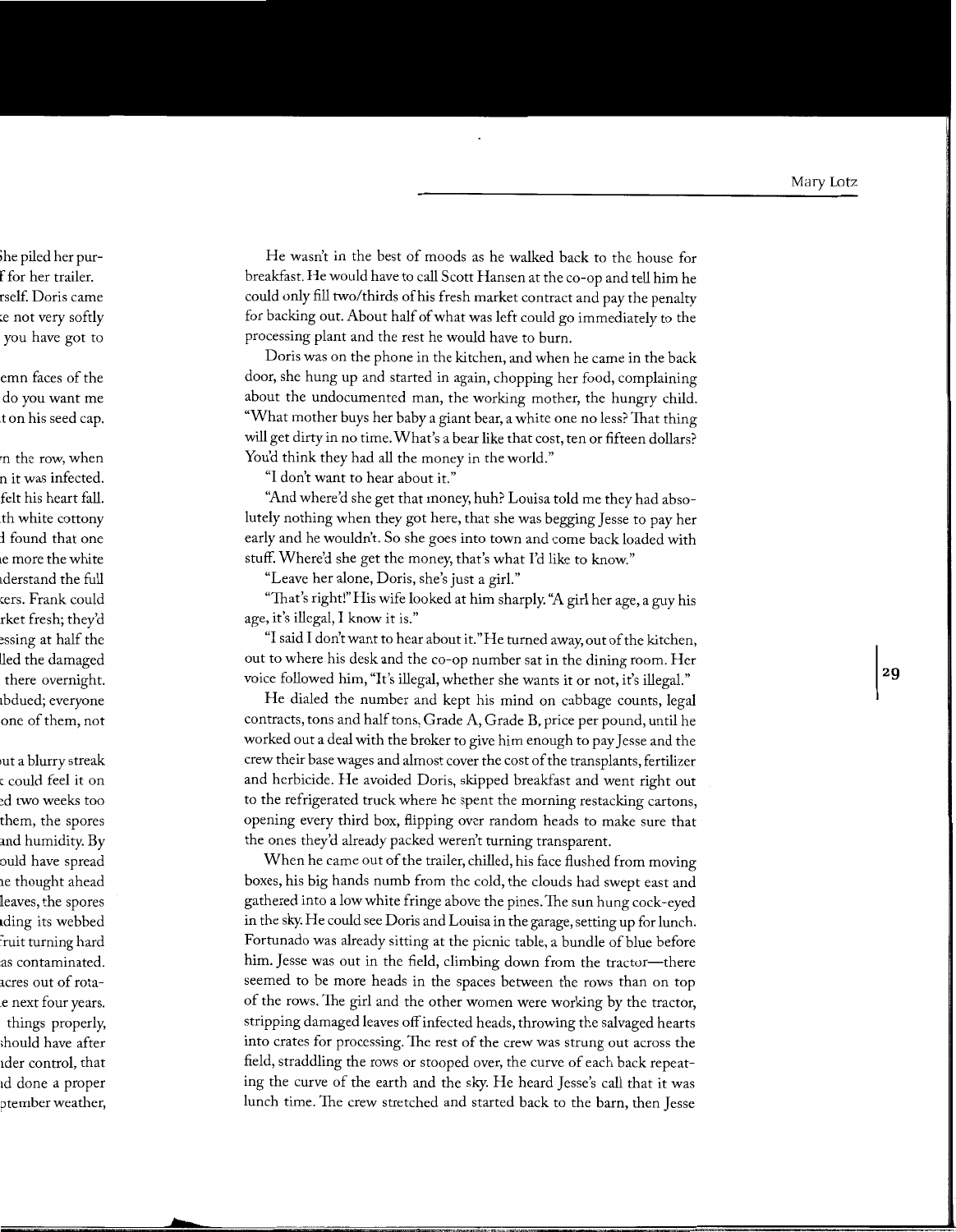called out Frank's name and pointed. The workers stood, eyes fixed on a tan sedan that was turning in the driveway. It circled the farmyard and stopped, nose to the highway. A police car followed it in. Frank glanced at the picnic table. Fortunado was gone.

Frank recognized the INS agent who was driving the tan car-a thin, serious young man who could be quietly intimidating. He was new to the county and even his name, Officer Brambel, suggested the snarl of government regulations that trailed him. He had come around during blueberry season and made the whole crew line up, even Jesse whose family had been in America long before Frank's ever was. One by one, Brambel had inspected their driver's licenses, social security cards, green cards and work permits, asking questions intended to foul them up. The agent who was with him today—maybe Latino, maybe Mexican—had a pair of binoculars to her eyes and was studying the faces coming in from the field. The two of them waited behind the open doors of their car as Frank crossed the driveway, their eyes taking in everything—the women in the garage, the food, the picnic tables, the trailers, the men and women in the field, even Frank-as if the slightest detail might contained a clue. The police officer had pulled up behind the black BMW and was calling in the license plate numbers on his car radio.

Brambel stepped to where Frank had stopped halfway between the two cars. "Hello, Mr. Bauer," his voice was as cool as the day, as formal as Frank's rows, "we received a tip that an illegal by the name of Fortunado Navarrez, aka Lucky Navarrez, aka Hernado Guillermo, is staying here." His eyes stayed on Frank's face. "Do you know where he is?"

"No," he could answer honestly.

"You have no idea where he is at?"

"No." Frank tucked his hands in his pockets and turned slightly as Jesse and the others came across the driveway. The girl glanced towards the trailer and the garage, looking for Fortunado, then she found the baby on the picnic table and glanced away.

Officer Brambel directed the pickers to move in behind Frank. "Hello, gentlemen, ladies. I don't think we will need your IDs today. We're looking for a friend of yours, Fortunado Navarrez."

The female agent repeated his words in Spanish then, eyeing the girl, asked, "How old are you?"

"I don't have to say anything."The girl's voice was defiant, but she kept her eyes down, focused on a patch of dirt beyond the driveway, trying not to look in the direction of her trailer or the baby.

"I heard you have little baby, a boy. Tell me about that. How old is he? Who's the father?"

The girl didn't answer, didn't move. The female agent turned towards the others, studying them, waiting like Brambel waited, for one of them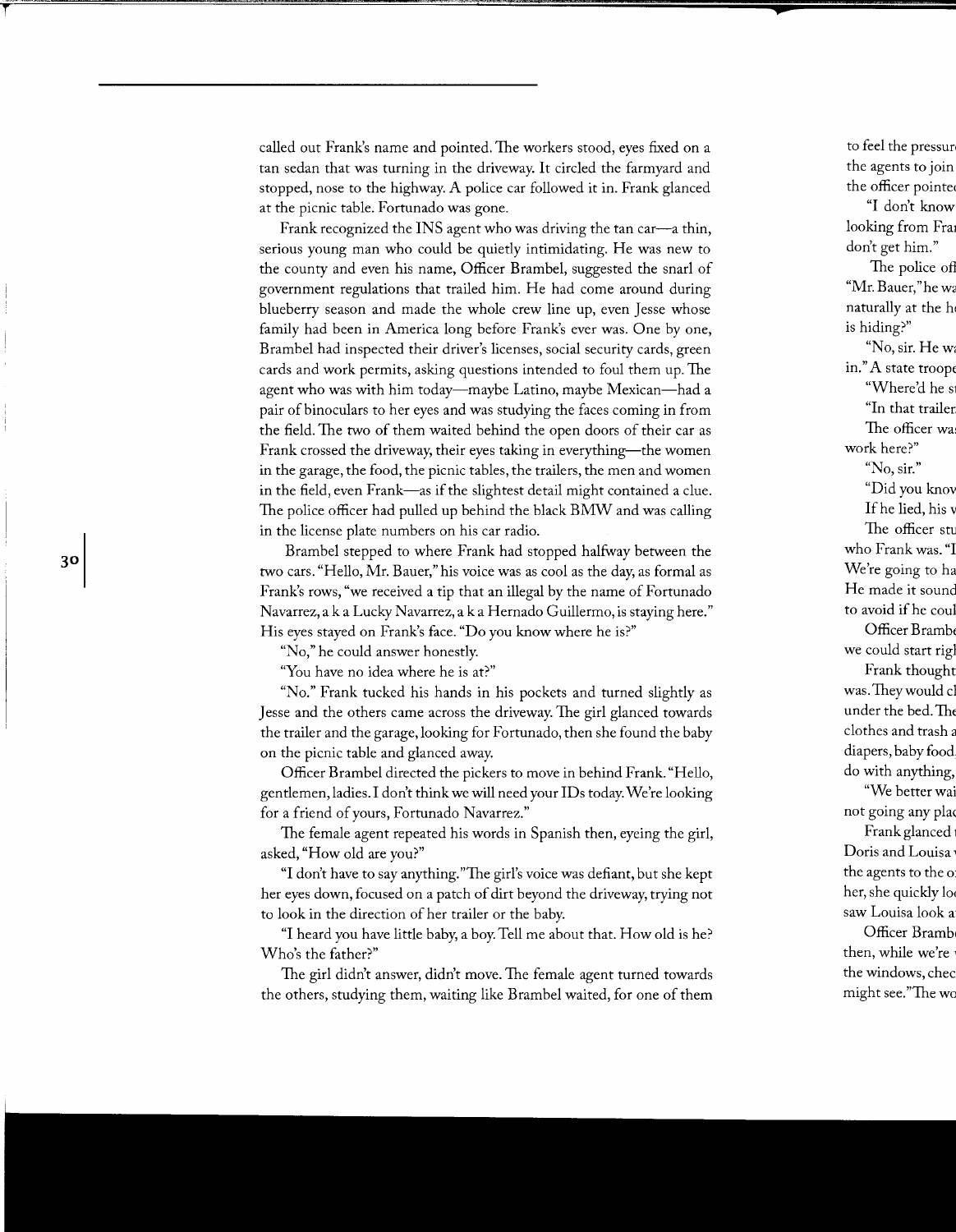to feel the pressure and speak. Then the police officer called and motioned the agents to join him. The two agents listened to him, heads bobbing, as the officer pointed at the black car.

"I don't know which one of you called him in," the girl said softly, looking from Frank to Jesse to the others, "but you better pray the *migra*  don't get him."

The police officer walked over to Frank. The agents backed him up. "Mr. Bauer,"he was a short, big-chested man whose hands seemed to hang naturally at the height of his holster, "do you know where Mr. Navarrez is hiding?"

"No, sir. He was sitting at that table and disappeared when you drove in." A state trooper was a whole different story from an INS agent.

"Where'd he stay?"

"In that trailer." Frank nodded towards the Airstream.

The officer was writing down Frank's answers on a notepad. "Did he work here?"

**"No, sir."** 

"Did you know he was in the United States illegally?"

If he lied, his workers would know he lied. "Yes, sir."

The officer studied him as if reflecting on what he had heard and who Frank was. "I've called in a K-9 unit and requested a search warrant. We're going to have to search all the trailers and your house and barns." He made it sound like nasty business, like something Frank would want to avoid if he could.

Officer Brambel interrupted. "If you gave us your permission, Mr. Bauer, we could start right now with the Airstream."

Frank thought of the tiny trailer, how dark and cramped the kitchen was.Theywould check the broom closet, the cupboard under the sink, and under the bed. They would expect to see a mess of dirty dishes in the sink, clothes and trash all around, but all they would find would be a white bear, diapers, baby food, a pass through place for people who had nothing, made do with anything, and sooner or later bumped up against everything.

"We better wait for the warrant," said the trooper. "If he's in there, he's not going any place soon."

Frank glanced towards the fifth trailer, then looked towards the garage. Doris and Louisa were standing by the food table, their eyes shifting from the agents to the officer to the black car. When Doris saw Frank looking at her, she quickly looked down and turned back to setting out lunch. Frank saw Louisa look at Jesse and then look at the car.

Officer Brambel frowned, glanced at the workers and the girl. "Well, then, while we're waiting, we'll work our way down the trailers, look in the windows, check things out. You never know what kind of stuff we just might see."The workers' faces shift ever so slightly; even Frank recognized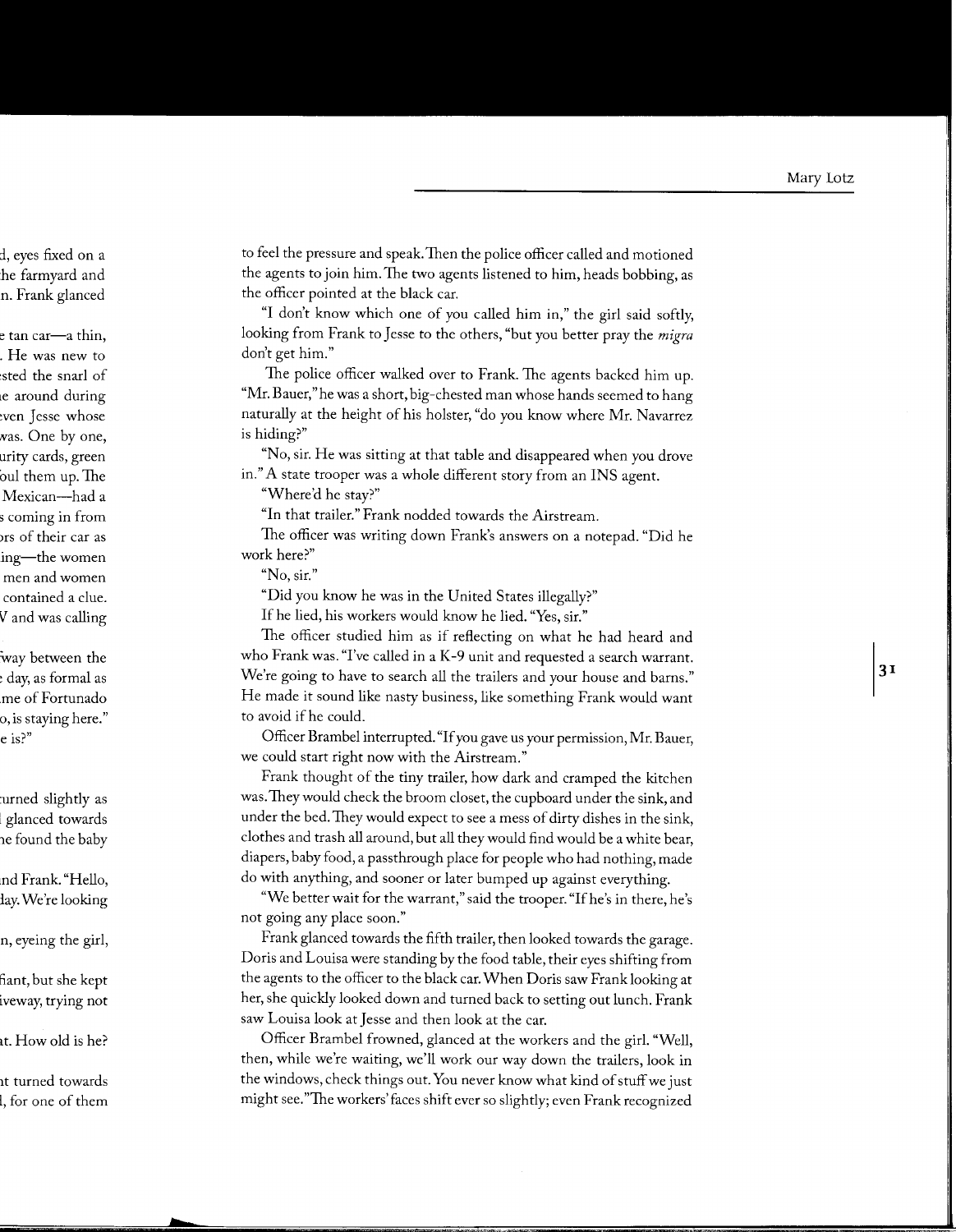it as a threat. "It'd be a lot easier if you told us where he was." Brambel studied the faces then motioned for his companion to follow. They walked along the front of Jesse's trailer, looking in the windows and then the two of them went around the back.

The police officer turned back to Frank. "Mr. Bauer, is that the suspect's car?"

"Yes, sir." Frank tried not to look at it.

"It's stolen. It belongs to a State Supreme Court judge in upstate New York who is not happy about his car disappearing. I've called a tow truck."

Something must have given it away—a look or maybe the fact that, like Frank, nobody looked, but the officer sensed something. He glanced over his shoulder at the car then tucked his pad back in his breast pocket. He crouched down, hand at his holster, and moved carefully up alongside the car, then had the rear door open, Nado hauled out by the ankles and hung spread eagle across the back fender. "Brambel," the officer yelled and the agents reappeared. Fortunado hugged the fender, talking Spanish as fast as he could, explaining himself, shaking his head at the Spanish officer's questions, saying that he'd borrowed the car from a friend, that he didn't know it was stolen.

"Okay, all of you," Brambel shooed away the crowd, "get on with what you were doing."

Frank found himself trembling. He could see his wife there, serving, spooning, smugly setting out the meal. The other workers moved towards the garage. Jesse and the girl didn't move.

"Lunch time." Jesse touched Frank's arm.

"I'm not hungry. I'm going out to the barn." He silently willed the girl to pick up the blue bundle and follow him. "Lilly, you okay?"

The girl's face was hard and inscrutable, then changed to disgust as she watched the trooper guide her husband into the back of the patrol car. She shook her head. "What kind of a dumb ass hides in a stolen car?" She walked across the lawn to the garage, filled her plate and, picking up the bundle on the way, disappeared into her trailer.

Frank spent the next few hours, banging around in the tools and bins in his barn, having conversations with his horses that he knew he'd never have with Doris in person. He would accuse her of calling immigration and she would deny it. She would act offended that he would even ask such a thing. He would say that she'd been wrong, that she'd sinned against that girl. She would say that it didn't matter, that whoever had done it had done the girl a favor. It could have been Louisa, or one of the other women. He practiced words: traitor, snitch, do-gooder. He would talk to Doris and together they would enroll the girl in the local high school, get the baby into a good pediatrician and then into daycare. There were

32